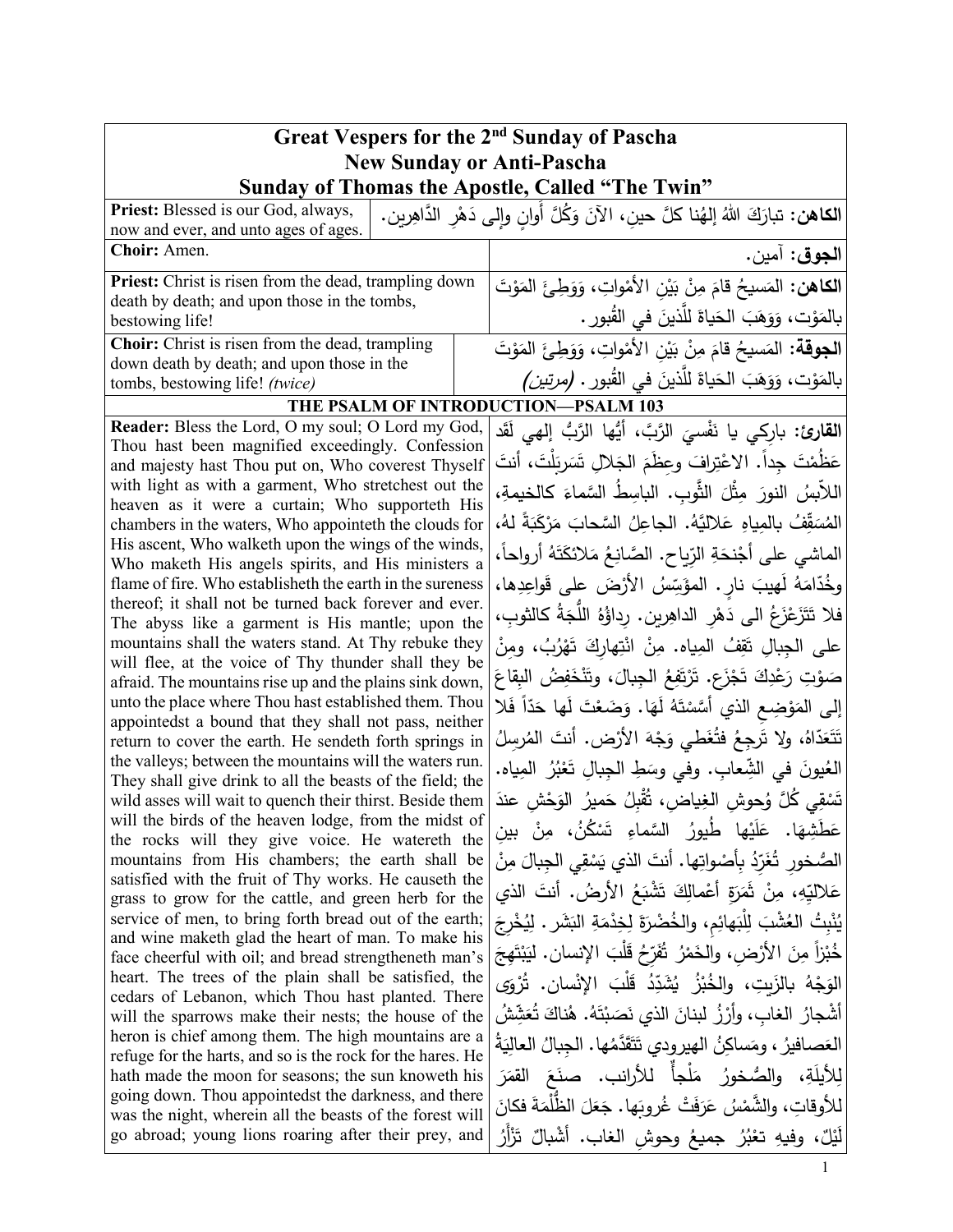| seeking their food from God. The sun ariseth, and they<br>are gathered together, and they lay them down in their<br>dens. Man shall go forth unto his work, and to his labor<br>until the evening. How magnified are Thy works, O<br>Lord! In wisdom hast Thou made them all. The earth<br>is filled with Thy creation. So is this great and spacious<br>sea, wherein are things creeping innumerable, small<br>living creatures with the great. There go the ships; there<br>this leviathan, whom Thou hast made to play therein.<br>All things wait on Thee, to give them their food in due<br>season; when Thou givest it them, they will gather it.<br>When Thou openest Thy hand, all things shall be filled<br>with goodness; when Thou turnest away Thy face, they<br>shall be troubled. Thou wilt take their spirit, and they<br>shall cease; and unto their dust shall they return. Thou<br>wilt send forth Thy Spirit, and they shall be created;<br>and Thou shalt renew the face of the earth. Let the<br>glory of the Lord be unto the ages; the Lord will rejoice<br>in His works. Who looketh on the earth and maketh it<br>tremble, Who toucheth the mountains and they smoke.<br>I will sing unto the Lord throughout my life, I will<br>chant to my God for as long as I have my being. May<br>my words be sweet unto Him; I will rejoice in the Lord.<br>O that sinners would cease from the earth, and they that<br>work iniquity, that they should be no more. Bless the<br>Lord, O my soul. The sun knoweth his going down.<br>Thou appointedst the darkness, and there was the night.<br>How magnified are Thy works, O Lord! In wisdom<br>hast Thou made them all.<br>Glory to the Father, and to the Son, and to the Holy<br>Spirit; both now and ever, and unto ages of ages. | لِتَخْطُفَ وتَطْلَبَ مِنَ اللهِ طَعامَها. أَشْرَقَتِ الشَّمسُ<br>فاجتَمَعَتْ، وفي صِيَرها رَبَضَت. يَخْرُجُ الإِنسانُ إلى<br>عَمَلِهِ وإلى صِناعَتِهِ حتى المَساءِ. ما أَعْظَمَ أَعْمالَكَ<br>يا ربُّ، كلُّها بِحِكْمَةٍ صنَعْتَ، قَدِ امْتَلأتِ الأرضُ مِنْ<br>خليقَتِكَ. هذا البَحْرُ الكَبيرُ الواسِعُ، هناكَ دَبّاباتٌ لا<br>عَدَدَ لَهَا، حَيَواناتٌ صِغَارٌ مَعَ كِبارٍ. هُناكَ تَجْرِي<br>السُّفُنُ، هذا التِّنّينُ الذي خَلَقْتَهُ يَلْعَبُ فيه. وكلّها إيّاكَ<br>تَتَرَجَّى، لِتُعْطِيَها طعامَها في حينِه، وإذا أنتَ أَعْطَيْتَها<br>جمَعَتْ. تَفْتَحُ يدَكَ فَيَمْتَلِئُ الكُلُّ خيْراً، تَصْرِفُ وجهَكَ<br>فَيَضْطُرِبون. تَنْزِعُ أَرواحَهُمْ فَيَفْنَوْنَ، وإلى تُرابِهِمْ<br>يَرْجِعونَ. تُرْسِلُ روحَكَ فَيُخلَقُونَ، وتُجَدِّدُ وَجْهَ الأرض.<br>لِيَكُنْ مَجْدُ الرَّبِّ إلى الدهْرِ ، يَفْرَحُ الرَّبُّ بأعمالِه. الذي<br>يَنْظُرُ إِلَى الأَرْضِ فَيَجْعَلَها تَرْتَعِدُ، ويَمَسُّ الْجِبالَ<br>فتُذَخِّنُ. أَسَبِّحُ الرَّبَّ في حَيَاتِي، وأَرَّتِلُ لإلهِي ما دُمْتُ<br>مَوْجوداً. يَلَّذُ لَهُ تَأْمُّلِى، وأنا أفرَحُ بالرَّبِّ. لِتَبِدِ الخَطأَةُ<br>مِنَ الأرضِ، ولا يبْقَ فيها الأثَمَة. بارِكِي يا نفسِيَ<br>الرَّبّ. الشَّمْسُ عَرَفَتْ غُروبَها، جَعَلَ الظُلْمَةَ فكانَ<br>لَيْلٌ. ما أعظَمَ أعمالَكَ يا ربُّ، كلَّها بحِكْمَةٍ صَنَعْتَ.<br>المَجْدُ للِآبِ، والآبنِ، والروحِ الْقُدْسِ، الآنَ وكُلَّ أُولنِ |
|---------------------------------------------------------------------------------------------------------------------------------------------------------------------------------------------------------------------------------------------------------------------------------------------------------------------------------------------------------------------------------------------------------------------------------------------------------------------------------------------------------------------------------------------------------------------------------------------------------------------------------------------------------------------------------------------------------------------------------------------------------------------------------------------------------------------------------------------------------------------------------------------------------------------------------------------------------------------------------------------------------------------------------------------------------------------------------------------------------------------------------------------------------------------------------------------------------------------------------------------------------------------------------------------------------------------------------------------------------------------------------------------------------------------------------------------------------------------------------------------------------------------------------------------------------------------------------------------------------------------------------------------------------------------------------------------------------------------------------------------------------------------------------------------------------|------------------------------------------------------------------------------------------------------------------------------------------------------------------------------------------------------------------------------------------------------------------------------------------------------------------------------------------------------------------------------------------------------------------------------------------------------------------------------------------------------------------------------------------------------------------------------------------------------------------------------------------------------------------------------------------------------------------------------------------------------------------------------------------------------------------------------------------------------------------------------------------------------------------------------------------------------------------------------------------------------------------------------------------------------------------------------------------------------------------------------------------------------------------------------------------------------------------------------------------------------------------------------------------------------------------------------------------------|
| Amen.<br>Alleluia, Alleluia, Alleluia. Glory to Thee, O God.<br>(3x)                                                                                                                                                                                                                                                                                                                                                                                                                                                                                                                                                                                                                                                                                                                                                                                                                                                                                                                                                                                                                                                                                                                                                                                                                                                                                                                                                                                                                                                                                                                                                                                                                                                                                                                                    | والِي دَهْرِ الداهرِينِ . آمينِ .<br>هَلِلوبِيا، هَلِلوبِيا، هَلِلوبِيا، المَجْدُ لَكَ يا الله. (ثلاثا)                                                                                                                                                                                                                                                                                                                                                                                                                                                                                                                                                                                                                                                                                                                                                                                                                                                                                                                                                                                                                                                                                                                                                                                                                                        |
| O our God and our Hope, glory to Thee!                                                                                                                                                                                                                                                                                                                                                                                                                                                                                                                                                                                                                                                                                                                                                                                                                                                                                                                                                                                                                                                                                                                                                                                                                                                                                                                                                                                                                                                                                                                                                                                                                                                                                                                                                                  | يا إلهَنا وَرَجاءَنَا لَكَ الْمَجْد.                                                                                                                                                                                                                                                                                                                                                                                                                                                                                                                                                                                                                                                                                                                                                                                                                                                                                                                                                                                                                                                                                                                                                                                                                                                                                                           |
| <b>Deacon:</b> In peace, let us pray to the Lord.                                                                                                                                                                                                                                                                                                                                                                                                                                                                                                                                                                                                                                                                                                                                                                                                                                                                                                                                                                                                                                                                                                                                                                                                                                                                                                                                                                                                                                                                                                                                                                                                                                                                                                                                                       | <b>THE GREAT LITANY</b>                                                                                                                                                                                                                                                                                                                                                                                                                                                                                                                                                                                                                                                                                                                                                                                                                                                                                                                                                                                                                                                                                                                                                                                                                                                                                                                        |
|                                                                                                                                                                                                                                                                                                                                                                                                                                                                                                                                                                                                                                                                                                                                                                                                                                                                                                                                                                                                                                                                                                                                                                                                                                                                                                                                                                                                                                                                                                                                                                                                                                                                                                                                                                                                         | ا <b>لشماس:</b> بِسَلام إلى الرَّبِّ نَطْلُب.                                                                                                                                                                                                                                                                                                                                                                                                                                                                                                                                                                                                                                                                                                                                                                                                                                                                                                                                                                                                                                                                                                                                                                                                                                                                                                  |
| Choir: Lord, have mercy.                                                                                                                                                                                                                                                                                                                                                                                                                                                                                                                                                                                                                                                                                                                                                                                                                                                                                                                                                                                                                                                                                                                                                                                                                                                                                                                                                                                                                                                                                                                                                                                                                                                                                                                                                                                | ا <b>لجوقة</b> : يا رَبُّ ارْحَم.                                                                                                                                                                                                                                                                                                                                                                                                                                                                                                                                                                                                                                                                                                                                                                                                                                                                                                                                                                                                                                                                                                                                                                                                                                                                                                              |
| For the peace from<br><b>Deacon:</b><br>above and the salvation of our<br>souls, let us pray to the Lord.                                                                                                                                                                                                                                                                                                                                                                                                                                                                                                                                                                                                                                                                                                                                                                                                                                                                                                                                                                                                                                                                                                                                                                                                                                                                                                                                                                                                                                                                                                                                                                                                                                                                                               | <b>الشماس:</b> مِنْ أَجْلِ السَّلام الذي مِنَ العُلى وخَلاصٍ نُفوسِنا، إلى الرَّبِّ نَطْلُب.                                                                                                                                                                                                                                                                                                                                                                                                                                                                                                                                                                                                                                                                                                                                                                                                                                                                                                                                                                                                                                                                                                                                                                                                                                                   |
| <b>Choir:</b> Lord, have mercy.                                                                                                                                                                                                                                                                                                                                                                                                                                                                                                                                                                                                                                                                                                                                                                                                                                                                                                                                                                                                                                                                                                                                                                                                                                                                                                                                                                                                                                                                                                                                                                                                                                                                                                                                                                         | ا <b>لجوقة</b> : يا رَبُّ ارْحَم.                                                                                                                                                                                                                                                                                                                                                                                                                                                                                                                                                                                                                                                                                                                                                                                                                                                                                                                                                                                                                                                                                                                                                                                                                                                                                                              |
| <b>Deacon:</b> For the peace of the whole world, the good<br>estate of the Holy Churches of God, and the union of<br>all men, let us pray to the Lord.                                                                                                                                                                                                                                                                                                                                                                                                                                                                                                                                                                                                                                                                                                                                                                                                                                                                                                                                                                                                                                                                                                                                                                                                                                                                                                                                                                                                                                                                                                                                                                                                                                                  | ا <b>لشماس:</b> مِنْ أَجْلِ سَلام كُلِّ العالَم وحُسْنِ شَاتِ<br>كنائِس اللهِ المُقَدَّسَةِ، واتِّحادِ الكُلِّ، إلى الرَّبِّ نَطلُبٍ.                                                                                                                                                                                                                                                                                                                                                                                                                                                                                                                                                                                                                                                                                                                                                                                                                                                                                                                                                                                                                                                                                                                                                                                                          |
| <b>Choir:</b> Lord, have mercy.                                                                                                                                                                                                                                                                                                                                                                                                                                                                                                                                                                                                                                                                                                                                                                                                                                                                                                                                                                                                                                                                                                                                                                                                                                                                                                                                                                                                                                                                                                                                                                                                                                                                                                                                                                         | ا <b>لجوقة:</b> يا رَبُّ ارْحَم.                                                                                                                                                                                                                                                                                                                                                                                                                                                                                                                                                                                                                                                                                                                                                                                                                                                                                                                                                                                                                                                                                                                                                                                                                                                                                                               |
| <b>Deacon:</b> For this Holy House and those who with<br>faith, reverence, and fear of God, enter therein, let<br>us pray to the Lord.                                                                                                                                                                                                                                                                                                                                                                                                                                                                                                                                                                                                                                                                                                                                                                                                                                                                                                                                                                                                                                                                                                                                                                                                                                                                                                                                                                                                                                                                                                                                                                                                                                                                  | <b>الشماس:</b> مِنْ أَجْلِ هذا البَيْتِ المُقَدَّس، والذينَ يَدْخُلُونَ<br>إليهِ بإيمانِ وَوَرَعٍ وَخَوفِ اللهِ، إلى الرَّبِّ نَطْلُبٍ.                                                                                                                                                                                                                                                                                                                                                                                                                                                                                                                                                                                                                                                                                                                                                                                                                                                                                                                                                                                                                                                                                                                                                                                                        |
|                                                                                                                                                                                                                                                                                                                                                                                                                                                                                                                                                                                                                                                                                                                                                                                                                                                                                                                                                                                                                                                                                                                                                                                                                                                                                                                                                                                                                                                                                                                                                                                                                                                                                                                                                                                                         |                                                                                                                                                                                                                                                                                                                                                                                                                                                                                                                                                                                                                                                                                                                                                                                                                                                                                                                                                                                                                                                                                                                                                                                                                                                                                                                                                |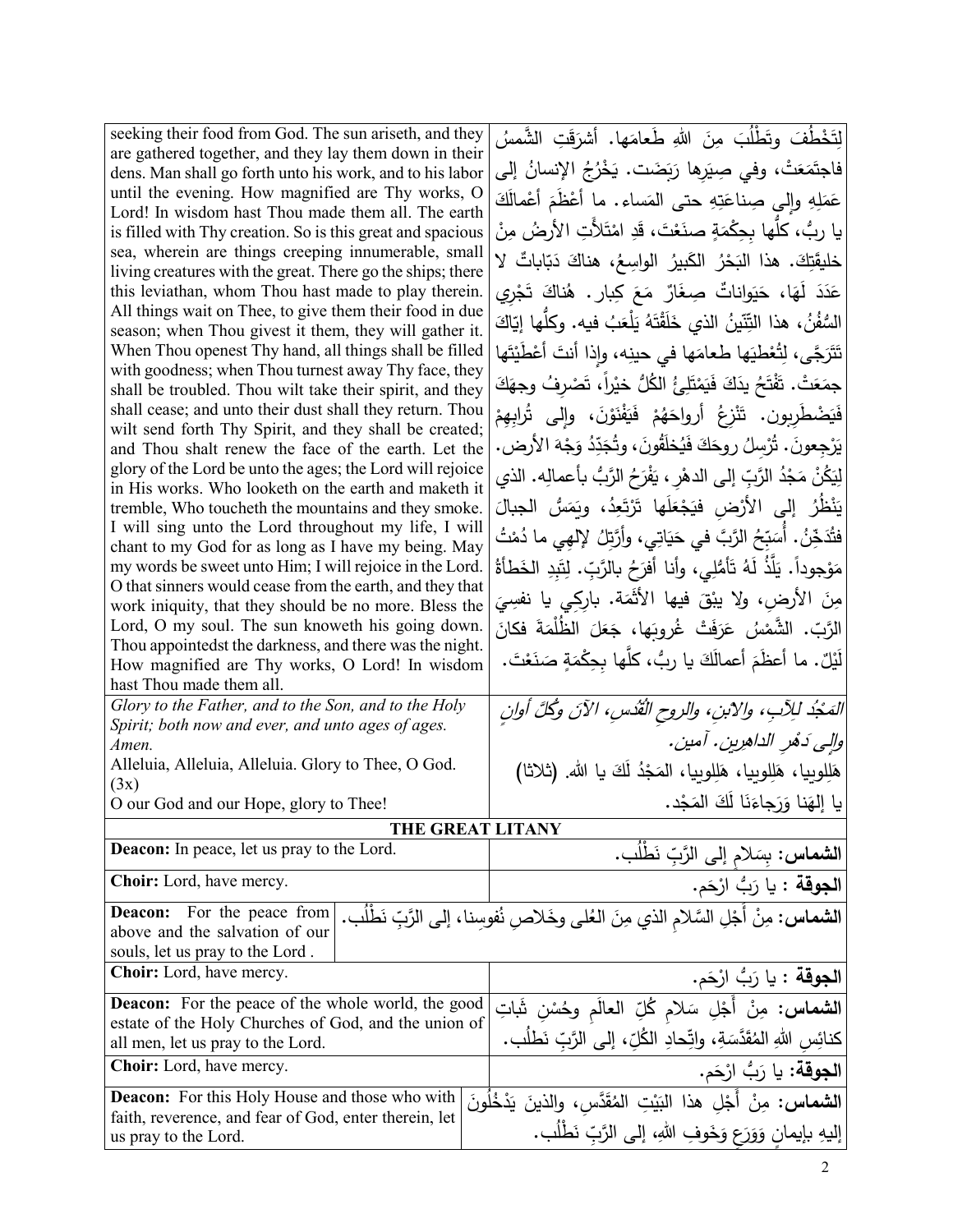| Choir: Lord, have mercy.                                                                                              | ا <b>لجوقة:</b> يا رَبُّ ارْحَم.                                                     |
|-----------------------------------------------------------------------------------------------------------------------|--------------------------------------------------------------------------------------|
| <b>Deacon:</b> For our father and Metropolitan N., (our<br>Archbishop N. or Bishop N.), the honorable                 | <b>الشماس:</b> مِنْ أَجْلِ أَبينا ومتروبوليتِنا (فلان) وأسقُفِنا                     |
| presbytery, the diaconate in Christ, and all the clergy                                                               | (فلان) والكَهَنَةِ الْمُكَرَّمينَ والشَمامسةِ الخُدّامِ بالمَسيحِ،                   |
| and people, let us pray to the Lord.                                                                                  | وجميع الإكليروس والشُّعْبِ، إلى الرَّبِّ نَطْلُبٍ.                                   |
| Choir: Lord, have mercy.                                                                                              | ا <b>لجوقة:</b> يا رَبُّ ارْحَم.                                                     |
| <b>Deacon: For Metropolitan Paul and Archbishop</b>                                                                   | الشماس: مِنْ أجلِ المِتْروبوليتِ بولُسَ والمِطْرانِ يوحَنا                           |
| John and their quick release from captivity and<br>safe return, let us pray to the Lord.                              | وفَكِّ أَسْرِهِما وعَوْدَتِهِما سالِمَيْنِ، إلى الرَّبِّ نَطْلُبٍ.                   |
| Choir: Lord, have mercy.                                                                                              | ا <b>لجوقة:</b> يا رَبُّ ارْحَم.                                                     |
| For the President, civil authorities, and<br>Deacon:                                                                  | (في أمريكا) الشعَّاس: مِنْ أَجْلِ حُكّام هَذا النَلَدِ،                              |
| Armed Forces, let us pray to the Lord.                                                                                |                                                                                      |
|                                                                                                                       | ومُؤازَرَتِهِمْ في كُلِّ عَمَلِ صالِحٍ، إلى الرَّبِّ نَطْلُبٍ.                       |
| Choir: Lord, have mercy.                                                                                              | ا <b>لجوق</b> : يا رَبُّ ارْحَم.                                                     |
| <b>Deacon:</b> For this city and every city and countryside<br>and the faithful who dwell therein, let us pray to the | ا <b>لشماس:</b> مِنْ أَجْلِ هذهِ المَدينةِ، وجَميع المُدُن والقُرى                   |
| Lord.                                                                                                                 | والمؤْمنينَ الساكِنينَ فِيها، إلى الرَّبِّ نَطْلُبٍ.                                 |
| Choir: Lord, have mercy.                                                                                              | ا <b>لجوقة:</b> يا رَبُّ ارْحَم.                                                     |
| Deacon: For healthful seasons, abundance of the fruits                                                                | <b>الشماس:</b> مِنْ أَجْلِ اعْتِدالِ الأَهْوِيَةِ وخِصْبِ الأَرْضِ                   |
| of the earth, and peaceful times, let us pray to the Lord.                                                            | بالثِمارِ ، وأَوْقاتِ سلاميَّةٍ، إلى الرَّبِّ نَطْلُبٍ.                              |
| Choir: Lord, have mercy.                                                                                              | ا <b>لجوقة:</b> يا رَبُّ ارْحَم.                                                     |
| <b>Deacon:</b> For travelers by sea, by land, and by                                                                  | ا <b>لشماس:</b> مِنْ أَجْلِ المُسافرينَ في البَحْرِ والبَرِّ والجوِّ ، والمَرْضى     |
| air, the sick, the suffering, the captive, and for<br>their salvation, let us pray to the Lord.                       | والمَضْنِيينَ، والأَسْرَى وخَلاصِهِمْ، إلى الرَّبِّ نَطْلُب.                         |
| Choir: Lord, have mercy.                                                                                              | ا <b>لجوقة:</b> يا رَبُّ ارْحَم.                                                     |
| Deacon: For our deliverance from all tribulation,                                                                     |                                                                                      |
| wrath, danger, and necessity, let us pray to the Lord.                                                                | ا <b>لشماس:</b> مِنْ أَجْلِ نَجاتِنا مِنْ كُلِّ ضيق وَغَضَبِ                         |
|                                                                                                                       | وخَطَرٍ وَشَدَةٍ، إِلَى الرَّبِّ نَطْلُبٍ.                                           |
| Choir: Lord, have mercy.                                                                                              | ا <b>لجوقة:</b> يا رَبُّ ارْحَم.                                                     |
| <b>Deacon:</b> Help us; save us; have mercy on us, and keep<br>us, O God, by Thy grace.                               | س: أَعْضُدْ وَخَلِّصْ وارْحَمْ واحفَظْنا يا اللهُ بنِعْمَتِكَ.                       |
| Choir: Lord, have mercy.                                                                                              | ا <b>لجوقة:</b> يا رَبُّ ارْحَم.                                                     |
| <b>Deacon:</b> Calling to remembrance our all-                                                                        | الشماس: بعدَ ذِكْرِنا الكلِّيَةَ القَداسَةِ الطاهِرَةَ، الفائِقَةَ البَرَكاتِ،       |
| holy, immaculate, most blessed and glorious                                                                           |                                                                                      |
| Lady the Theotokos and ever-Virgin Mary,<br>with all the Saints, let us commend ourselves                             | المَجيدةَ، سيِّدَتَنا والِدةَ الإِلهِ الدائِمَةَ البَتوليَّةِ مَرْيَمَ، مَعَ جَميعِ  |
| and each other, and all our life unto Christ                                                                          | القدِّيسين، لِنوْدِعْ أَنفُسَنا وبَعْضُنا بَعْضاً وَكُلَّ حَياتِنا لِلْمَسيحِ الإله. |
| our God.<br>Choir: To Thee, O Lord.                                                                                   | ا <b>لجوقة:</b> لكَ يا رَبّ.                                                         |
| <b>Priest:</b> For unto Thee are due all glory, honor,                                                                |                                                                                      |
| and worship: to the Father, and to the Son, and                                                                       | الكاهن: لأنَّهُ يَنْبَغي لَكَ كُلُّ تَمْجِيدٍ وإِكْرامِ وسُجودٍ، أيها الآبُ          |
| to the Holy Spirit; now and ever, and unto ages<br>of ages.                                                           | والابنُ والروحُ القدُسُ، الآنَ وكلَّ أوانٍ، وإِلـى دهرِ الداهرين.                    |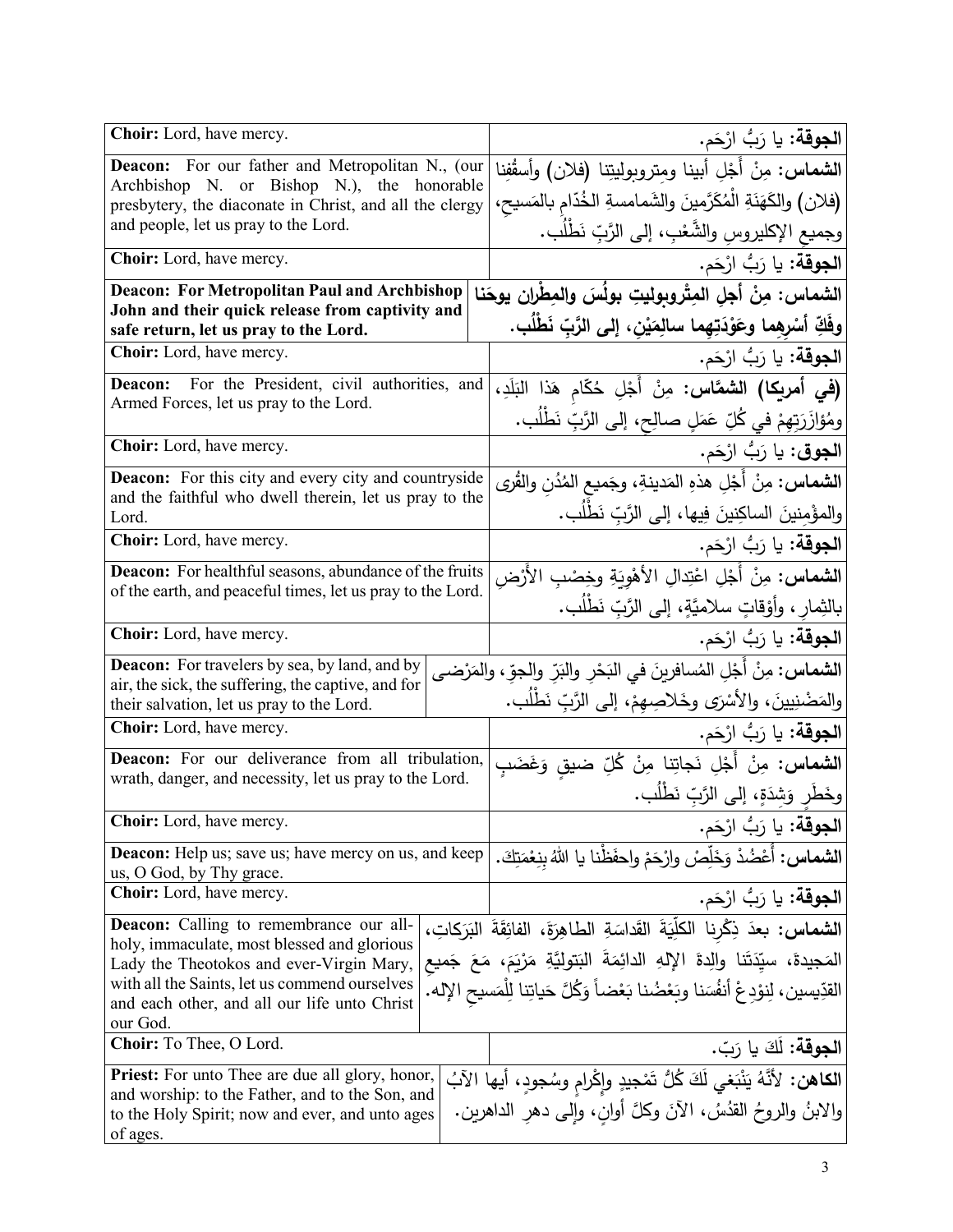| Choir: Amen.                                                                                                            | ا <b>لجوقة:</b> آمين.                                                                                |  |
|-------------------------------------------------------------------------------------------------------------------------|------------------------------------------------------------------------------------------------------|--|
| "O LORD, I HAVE CRIED" IN TONE ONE                                                                                      |                                                                                                      |  |
| Choir: O Lord, I have cried out unto Thee, hear                                                                         | ا <b>لجوق</b> : يا ربِّي إليكَ صَرَخْتُ، فاسْتَمِعْ ل <sub>ِّ</sub> ي، اسْتَمِعْ ل <sub>ِّي</sub> يا |  |
| Thou me; hear Thou me, O Lord. O Lord, I have                                                                           |                                                                                                      |  |
| cried out unto Thee, hear Thou me. Give ear to the                                                                      | ربّ. يا ربّي إليْكَ صَرَخْتُ فاسْتَمِعْ لي، أنْصِتْ إلى صوتِ                                         |  |
| voice of my supplication when I cry out unto Thee:<br>hear Thou me, O Lord.                                             | تَضَرُّعي حينَ أَصْرُخُ إليكَ، اسْتَمِعْ لَي يا رَبّ.                                                |  |
| Choir: Let my prayer be set forth before Thee as the                                                                    |                                                                                                      |  |
| incense, and the lifting up of my hands as the evening                                                                  | ا <b>لـجوق</b> : لِتَسْتَقِمْ صَلاتي كالبَخورِ أمامَكَ، ولْنِكُنْ رَفْعُ                             |  |
| sacrifice; hear Thou me, O Lord.                                                                                        | يَدَيَّ كَذَبيحَةٍ مَسائيَّةٍ، اسْتَمِعْ لي يا رَبّ.                                                 |  |
| Set a watch, O Lord, before my mouth, and a protecting                                                                  | اجْعَلْ يا رَبُّ حارِساً لِفَمي وباباً حَصيناً على شَفَتَيَّ.                                        |  |
| door round about my lips.                                                                                               |                                                                                                      |  |
| Incline not my heart to evil words, to make excuses in                                                                  | لا تُمِلْ قَلْبِي إِلَى كَلامِ الشّرِّ فَيَتَعَلَّلَ بِعِلَلِ الخطايا.                               |  |
| sins.                                                                                                                   |                                                                                                      |  |
| With men that work iniquity; and I will not                                                                             | مَعَ الناسِ العامِلينَ الإثْمَ ولا أتَّفِقُ مَعَ مُخْتَارِيهِم.                                      |  |
| communicate with the choicest of them.<br>The just man shall correct me in mercy and shall                              |                                                                                                      |  |
| reprove me; but let not the oil of the sinner anoint my                                                                 | سَيؤَدِّبُني الصدِّيقُ بِرَحْمَةٍ ويوَبِّخُني، أمّا زيتُ الخاطِئ                                     |  |
| head.                                                                                                                   | فَلا يُدْهَنُ به رأسي.                                                                               |  |
| For my prayer also shall still be against the things with                                                               | لأَنَّ صَلاتي أَيْضاً في مَسَرَّتِهمْ، قَد ابْتُلِعَتْ قُضاتُهُمْ                                    |  |
| which they are well pleased; their judges falling upon                                                                  |                                                                                                      |  |
| the rock have been swallowed up.                                                                                        | مُلْتَصِقِينَ بِصَخْرَةِ.                                                                            |  |
| They shall hear my words, for they are sweet; as                                                                        | يَسْمَعورنَ كَلِماتي فإنّها قَدِ اسْتُلِذَّتْ مِثْلَ سَمْنِ الأَرْضِ                                 |  |
| when the thickness of the earth is broken upon the                                                                      |                                                                                                      |  |
| ground, their bones are scattered by the side of hell.                                                                  | المُنْشَقِّ على الأَرْضِ تَبَدَّدَتْ عِظَامُهُمْ حَوْلَ الْجَحيم.                                    |  |
| But to Thee, O Lord, Lord, are mine eyes; in                                                                            | لأنَّ يا ربُّ، يا ربُّ إليكَ عَيْنَيَّ وعَلَيْكَ تَوَكَّلْتُ فَلا تَنْزِع نَفسي.                     |  |
| Thee have I put my trust, take not away my soul.                                                                        |                                                                                                      |  |
| Keep me from the snare which they have laid for                                                                         | احْفَظْنِي مِنَ الفَخِّ الذي نَصَبوهُ لي ومِنْ مَعاثِرِ فاعِلي الاثْم.                               |  |
| me, and the traps of the workers of iniquity.<br>Let the wicked fall into their own nets,                               |                                                                                                      |  |
| whilst I alone escape.                                                                                                  | تَسْقُطُ الخَطَأَةُ في مَصائِدِهِمْ، وأَكونُ أنا على انْفِرادٍ إلى أنْ أعْبُرَ .                     |  |
| I cried unto the Lord with my voice, with my                                                                            | بِصَوْتي إلى الرَّبِّ صَرَخْتُ، بِصَوْتي إلى الرَّبِّ تَضَرَّعْتُ.                                   |  |
| voice unto the Lord, did I make my supplication.                                                                        |                                                                                                      |  |
| I poured out my supplication before Him; I showed                                                                       | أَسْكُبُ أَمامَهُ تَضَرُّعي وأَحْزاني قُدّامَهُ أُخَبِّرٍ .                                          |  |
| before Him my trouble.                                                                                                  |                                                                                                      |  |
| When my spirit was overwhelmed within me, then                                                                          | عِنْدَ فَناءِ روحي مِنّي، أَنْتَ تَعْرِفُ سُبُلِي.                                                   |  |
| Thou knewest my path.                                                                                                   |                                                                                                      |  |
| In the way wherein I walked have they secretly laid a                                                                   | في هذا الطريق الذي كُنْتُ أَسْلُكُ فيهِ، أَخْفَوا ليَ فخاً.                                          |  |
| snare for me.<br>I looked on my right hand, and beheld, but there was                                                   |                                                                                                      |  |
| no man that would know me.                                                                                              | تأمَّلْتُ في المَيامِنِ وأَبْصَرْتُ فلَمْ يَكُنْ مَنْ يَعْرِفُني.                                    |  |
| Refuge failed me; no one cared for my soul.                                                                             | ضاعَ المَهْرَبُ مِنّي، ولَمْ يُوجَد مَنْ يَطْلُبُ نَفْسي.                                            |  |
|                                                                                                                         |                                                                                                      |  |
| I cried unto Thee, O Lord; I said:<br>فَصَرَخْتُ إليكَ، يا ربُّ، وقُلْتُ: أنتَ هوَ رَجائي، ونَصيبي في أرْضِ الأَحْياء . |                                                                                                      |  |
| Thou art my refuge and my                                                                                               |                                                                                                      |  |
| portion in the land of the living.<br>Attend unto my cry, for I am brought very low.                                    |                                                                                                      |  |
|                                                                                                                         | أَنْصِتْ إلى طِلْبَتي، فإنّي قَدْ تَذَلَّلْتُ جداً.                                                  |  |
| Deliver me from my persecutors, for they are stronger                                                                   | نَجِّني مِنَ الذينَ يَضْطَهِدونَني، فإنَّهُمْ قَدِ اعْتَزُّوا عليَّ.                                 |  |
| than I.                                                                                                                 |                                                                                                      |  |
| For Thomas Sunday in Tone One                                                                                           |                                                                                                      |  |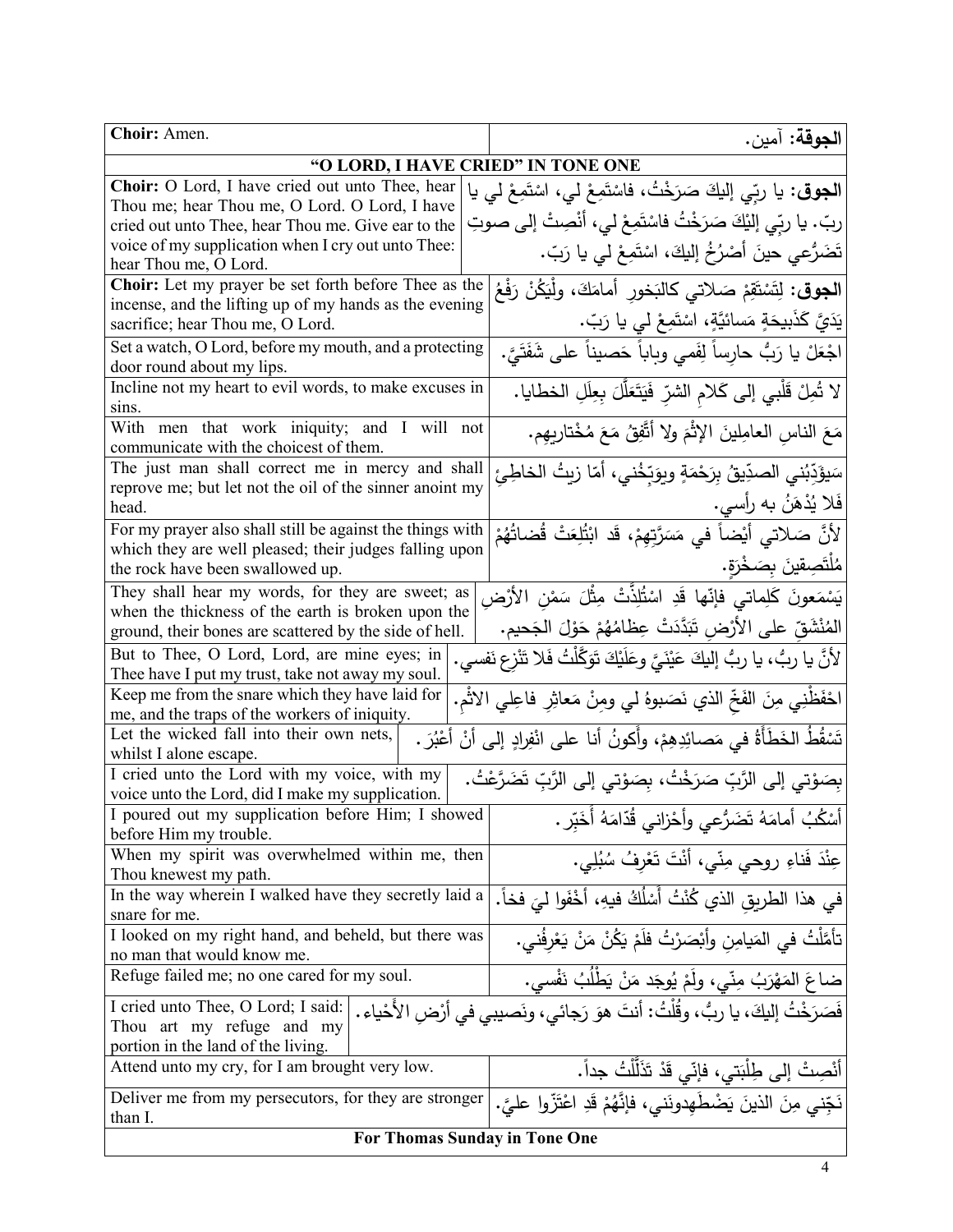| <b>Verse 10.</b> Bring my soul out of prison, that I may                                                             |    | ز <b>تَكِطِّكُ 10:</b> أَخْرِجْ مِنَ الْحَبْسِ نَفْسى، لَكِي أَشْكُر اسْمَكَ.               |
|----------------------------------------------------------------------------------------------------------------------|----|---------------------------------------------------------------------------------------------|
| <i>praise Thy Name.</i> Into the gathering of the                                                                    |    | في اجْتِمَاعِ التَّلامِيذِ والأَبْوَابُ مُغْلَقَةٌ، دَخَلْتَ عَليهِمْ بَغْتَةً، يَا         |
| Disciples while the doors were shut <sup>1</sup> , Thou didst                                                        |    |                                                                                             |
| suddenly enter, O Jesus our Almighty God. And<br>standing in their midst, thou didst grant them                      |    | يَسُوعُ إِلَهَنَا القَادِرَ عَلَى كُلِّ شَيءٍ ، وانْتَصَبْتَ فِيمَا بَيْنَهُمْ مُخَوِّلاً   |
| peace, and filled them with a holy spirit,                                                                           |    | لَهُم سَلاماً، وأَوْعَبْتَهُم رُوحاً قُدُّوساً، وأَمَرْتَهُمْ أَنْ يَنْتَظِرُوا ولا         |
| commanding them to tarry and not depart from                                                                         |    | يَبْرَحُوا مِنْ أُورَشَليمَ البَتَّةَ إِلى أَنْ يَلْبَسُوا تَأْيِيداً مِنَ الأَعَاليِ.      |
| Jerusalem until they were vested with power from                                                                     |    |                                                                                             |
| above. Wherefore, O our Light, Resurrection and                                                                      |    | لِذَلِكَ نَصْرُخُ إِلَيْكَ: يَا نُورَنَا وقِيَامَتَنَا المَجْدُ لَكَ.                       |
| Peace, we cry unto Thee: Glory to Thee.                                                                              |    |                                                                                             |
| Verse 9. The righteous shall wait for me until                                                                       | في | زِنَّكِجَكَ 9: إِيايَّ يَنْتَظِّرُ الصِّدِيقونَ حَتَّى تُجازَبَنِي.                         |
| Thou recompense me. Into the gathering of the<br>Disciples while the doors were shut, Thou didst                     |    | اجْتِمَاعِ التَّلامِيذِ والأَبْوَابُ مُغْلَقَةٌ، دَخَلْتَ عَليهِمْ بَغْتَةً، يَا يَسُوعُ    |
| suddenly enter, O Jesus our Almighty God. And                                                                        |    | إِلَهَنَا القَادِرَ ۖ عَلَى كُلِّ شَيءٍ ، وانْتَصَبْتَ فِيمَا بَيْنَهُمْ مُخَوِّلاً لَهُم   |
| standing in their midst, thou didst grant them                                                                       |    |                                                                                             |
| peace, and filled them with a holy spirit,                                                                           |    | سَلاماً، وأَوْعَبْتَهُم رُوحاً قُدُّوساً، وأَمَرْتَهُمْ أَنْ يَنْتَظِرُوا ولا يَبْرَحُوا    |
| commanding them to tarry and not depart from                                                                         |    | مِنْ أُورَشَليمَ البَتَّةَ إلى أَنْ يَلْبَسُوا تَأْيِيداً مِنَ الأَعَاليِ. لِذَلِكَ         |
| Jerusalem until they were vested with power from                                                                     |    | نَصْرُخُ إِلَيْكَ: يَا نُورَنَا وقِيَامَتَنَا الْمَجْدُ لَكَ.                               |
| above. Wherefore, O our Light, Resurrection and<br>Peace, we cry unto Thee: Glory to Thee.                           |    |                                                                                             |
| Verse 8. Out of the depths have I cried to Thee, O                                                                   |    |                                                                                             |
| Lord, Lord hear my voice. Eight days after Thy                                                                       |    | ز <b>تَكِطِّفُ 8:</b> منَ الأَعْماقِ صَرَخْتُ اللَّكَ يا رَبُّ، يا رَبُّ اسْتَمِعْ          |
| Resurrection, O Lord, Thou didst appear to Thy                                                                       |    | <i>لِصَوْتِي.</i> بَعْدَ ثَمَانِيةِ أَيَّام لِقِيَامَتِكَ يَا رَبُّ، ظَهَرْتَ لِتَلامِيذِكَ |
| Disciples in the place where they were gathered,                                                                     |    | في المَوْضِعِ الذي كَانُوا مُلْتَئِمينَ بهِ، ونَادَيتَهُم قَائِلاً: السَّلامُ               |
| and cried unto them: Peace unto you; and then<br>showed Thy hands and pure side to the doubting                      |    |                                                                                             |
| Disciple. Having, therefore, believed, He shouted                                                                    |    | لَكُمْ. وأَرَبْتَ النِّلميذَ المُرْتَابِ يَدَيْكَ الطَّاهِرتينِ وجَنْبَكَ المُقَدَّسِ.      |
| unto Thee: My Lord and my God, Glory to Thee.                                                                        |    | فَلَمَّا آمَنَ هَتَفَ إِلَيْكَ: رَبِّي وإِلَهِي المَجْدُ لَكَ.                              |
| <b>Verse 7.</b> Let Thine ears be attentive to the voice of my                                                       |    | ز <b>تَكِظِّ 7:</b> لَتِّكُنْ أَذْناكَ مُصْغِيَّتَين إِلى صَنُوتِ                           |
| supplication. Eight days after Thy Resurrection, O                                                                   |    |                                                                                             |
| Lord, Thou didst appear to Thy Disciples in the place                                                                |    | تَضَرَّعـي.    بَعْدَ ثَمَانِيةِ أَيَّام لِقِيَامَتِكَ يَا رَبُّ، ظَهَرْتَ                  |
| where they were gathered, and cried unto them: Peace                                                                 |    | لِتَلامِيذِكَ في المَوْضِعِ الذي كَانُوا مُلْتَئِمينَ بهِ،                                  |
| unto you; and then showed Thy hands and pure side to<br>the doubting Disciple. Having, therefore, believed, He       |    | ونَادَيتَهُم قَائِلاً: السَّلامُ لَكُمْ. وأَرَيْتَ النِّلميذَ المُرْتَابِ                   |
| shouted unto Thee: My Lord and my God, Glory to                                                                      |    |                                                                                             |
| Thee.                                                                                                                |    | يَدَيْكَ الطَّاهِرِتين وجَنْبَكَ المُقَدَّسِ. فَلَمَّا آمَنَ هَتَفَ                         |
|                                                                                                                      |    | إلَيْكَ: رَبِّي وإِلْهِي المَجْدُ لَكَ.                                                     |
| Verse 6. If Thou, O Lord, shouldest mark iniquities, O                                                               |    | زبگجك 6: إن كُنتَ للآثام راصداً يا رَبُ، يا ربُ مَنْ                                        |
| Lord, who shall stand? For with Thee there is                                                                        |    | يَتَبُتُ؟ فَإِنَّهُ من عِنِدَكَ هو الإغتفارِ.<br>أَيُّها المَسِيحُ                          |
| O good Christ, when Thou didst enter<br><i>forgiveness.</i><br>unto Thy Disciples, the doors being shut, Thomas, who |    |                                                                                             |
| was called Didymus, was not with them. Wherefore, he                                                                 |    | الصَّالِحُ، لَمَّا دَخَلْتَ عَلَى النَّلامِيذِ والأَبْوَابُ مُغْلَقَةٌ، لِمْ                |
| doubted what was told to him. But Thou didst not deem                                                                |    | يَكُنْ مَعَهُم تُومَا الْمُلَقَّبُ بِالنَّوْأَمِ، فَلذِلكَ ارْتَابَ فيمَا قِيلَ             |
| him unworthy for his lack of faith, rather assuring him                                                              |    | لَهُ. إلاَّ أَنَّكَ لَمْ تَحْرِمْهُ الاسْتِحْقَاقَ بِسَبَبِ عَدمِ الإِيمانِ،                |
| of faith, by showing him Thy pure side, and the wounds<br>in Thy hands and feet. Therefore, having sought and        |    | بَلْ وطِّدْتَ إيمانَهُ إِذْ أَرَبْتَهُ جَنبَكَ الطَّاهِرَ ، وكُلُومَ يَدَيْكَ               |
| beheld, he confessed that Thou art an unabstract God,                                                                |    |                                                                                             |
| and an unsimple Man, crying: My Lord and my God,                                                                     |    | ورجْلَيْكَ. فَلَمَّا فَتَّشَ اقْتَنَعَ واعْتَرَفَ بِأَنَّكَ إِلهٌ غَيرُ مُجَرَّدٍ           |
| Glory to Thee.                                                                                                       |    | وإِنْسَانٌ غَيرُ سَاذِج، وصَرَخَ رَبِّي وإِلَهِي المَجْدُ لَكَ.                             |
|                                                                                                                      |    |                                                                                             |

**<sup>1</sup>** The doors to the sanctuary, open since Pascha, are now closed.

 $\overline{a}$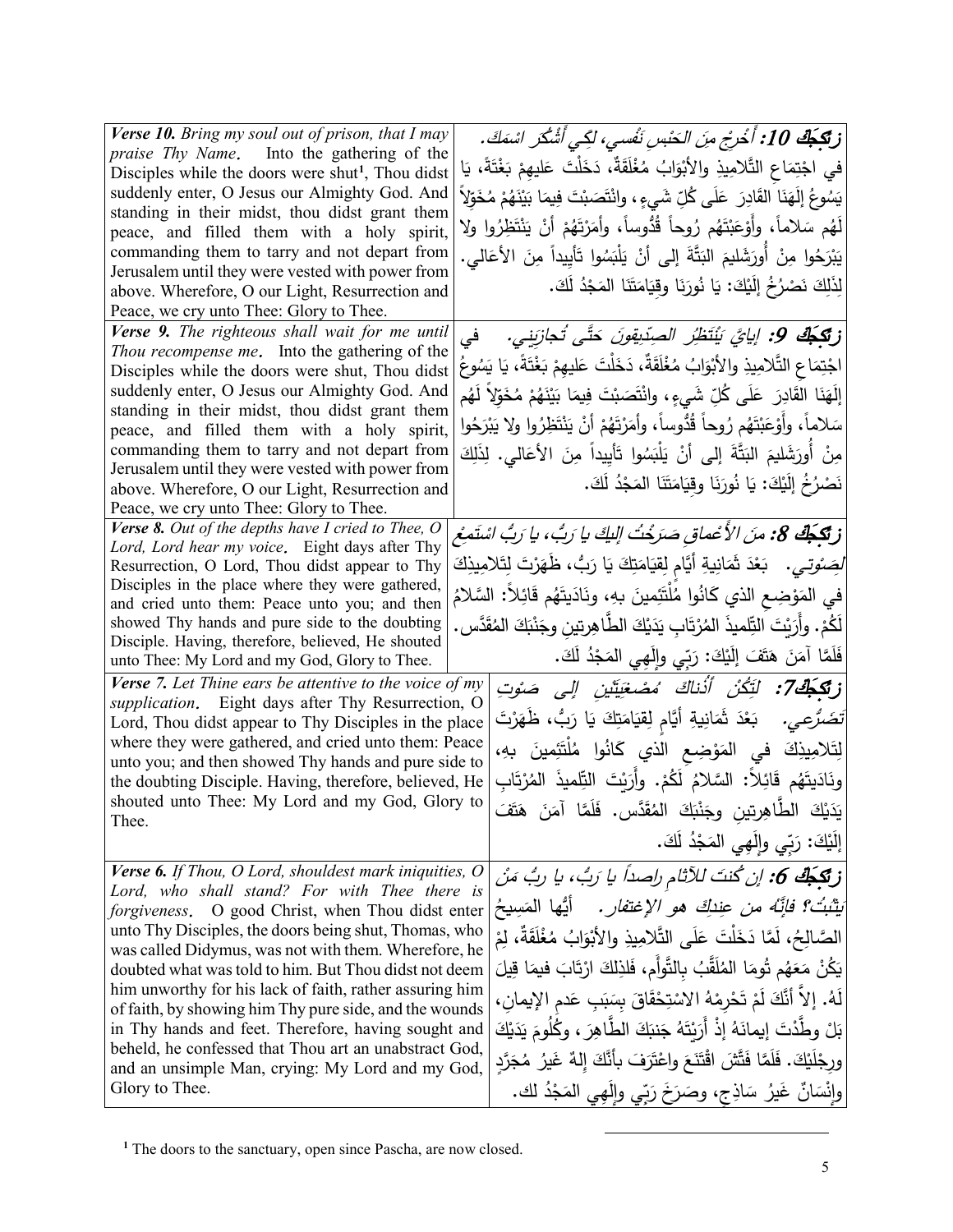| Verse 5. Because of Thy Name have I waited for Thee,<br>O Lord; my soul hath waited upon Thy word, my soul<br>hath hoped in the Lord. O good Christ, when Thou<br>didst enter unto Thy Disciples, the doors being shut,<br>Thomas, who was called Didymus, was not with them.<br>Wherefore, he doubted what was told to him. But Thou<br>didst not deem him unworthy for his lack of faith, rather<br>assuring him of faith, by showing him Thy pure side,<br>and the wounds in Thy hands and feet. Therefore,<br>having sought and beheld, he confessed that Thou art<br>an unabstract God, and an unsimple Man, crying: My<br>Lord and my God, Glory to Thee.<br>Verse 4. From the morning watch until night, from<br>the morning watch let Israel trust in the Lord. As<br>the Disciples were being doubtful, the Savior, after<br>eight days, came to where they were gathered and | زِ بَعِجَكَ 5: مِنْ أَجْلِ اسْمِكَ صَبَرْتُ لَكَ يا ربُ، صَبَرتُ<br>نف <i>سى في أقوالكَ، تَوَكَّلَتْ نَفْسى على الزَّبّ.</i> أَيُّها المَسِيحُ<br>الصَّالِحُ، لَمَّا دَخَلْتَ عَلَى التَّلامِيذِ والأَبْوَابُ مُغْلَقَةٌ، لِمْ يَكُنْ<br>مَعَهُم تُومَا المُلَقَّبُ بِالتَّوأَمِ، فَلذِلكَ ارْتَابَ فيمَا قِيلَ لَهُ. إلاّ<br>أَنَّكَ لَمْ تَحْرِمْهُ الاسْتِحْقَاقَ بِسَبَبِ عَدمِ الإِيمانِ، بَلْ وطَّدْتَ<br>إيمانَهُ إِذْ أَرَيْتَهُ جَنبَكَ الطَّاهِرَ ، وكُلُومَ يَدَيْكَ ورِجْلَيْكَ. فَلَمَّا<br>فَتَّشَ اقْتَنَعَ واعْتَرَفَ بأَنَّكَ إِلٰهٌ غَيرُ مُجَرَّدٍ وإِنْسَانٌ غَيرُ<br>سَاذِج، وصَرَخَ رَبِّي وإِلَهِي المَجْدُ لك.<br>أغز <b>تَكِيك 4.</b> مِنِ انْفِجارِ الصُّنْبِحِ إلى اللَّيلِ، مِنِ انْفِجارِ الصُّنْبِحِ<br><i>لَيَتَّكلِّ إِسْرائيلْ على الرَّبّ.</i> إنَّ التَّلامِيذَ لَمَّا كَانُوا مُشَكِّكِينَ<br>بأمر القيامَةِ، وَافَى المُخَلِّصُ إِلى حَيثُ كَانُوا مُجْتَمِعِينَ بعدَ |
|----------------------------------------------------------------------------------------------------------------------------------------------------------------------------------------------------------------------------------------------------------------------------------------------------------------------------------------------------------------------------------------------------------------------------------------------------------------------------------------------------------------------------------------------------------------------------------------------------------------------------------------------------------------------------------------------------------------------------------------------------------------------------------------------------------------------------------------------------------------------------------------|------------------------------------------------------------------------------------------------------------------------------------------------------------------------------------------------------------------------------------------------------------------------------------------------------------------------------------------------------------------------------------------------------------------------------------------------------------------------------------------------------------------------------------------------------------------------------------------------------------------------------------------------------------------------------------------------------------------------------------------------------------------------------------------------------------------------------------------------------------------------------------------------------------|
| granted them peace. Then He cried unto Thomas:<br>Come, O Apostle, and probe the two palms which<br>were pierced by the nails. O the delicacy of the<br>beautiful unbelief of Thomas, as coming with the<br>heart of an unbeliever to knowledge, he called out<br>with fear: My Lord and my God, Glory to Thee.                                                                                                                                                                                                                                                                                                                                                                                                                                                                                                                                                                        | نَمانيَةِ أَيَّامٍ، وأَعْطَاهُم سَلاماً، وهَتَفَ بِتُوماً: هَلُمَّ أَيُّهَا الرَّسُولُ<br>المُرتابُ فَتِّش الكَفَّيْنِ اللَّتَيْنِ ثُقِبَتا بالمَسَامِيرِ . فَمَا أَظْرَفَ عَدَمَ<br>تَصْديق تُومَا، إذْ أَقْبَلَ بِقُلُوبِ المُؤْمِنينَ الى المَعرفَةِ، وهَتَفَ<br> بِخَوفٍ: رَبِّي وإِلَهِي، المَجْدُ لك.                                                                                                                                                                                                                                                                                                                                                                                                                                                                                                                                                                                                |
| Verse 3. For with the Lord there is mercy and with<br>Him is abundant redemption, and He will deliver<br>Israel from all his iniquities. As the Disciples were<br>being doubtful, the Savior, after eight days, came to<br>where they were gathered and granted them peace.<br>Then He cried unto Thomas: Come, O Apostle, and<br>probe the two palms which were pierced by the<br>nails. O the delicacy of the beautiful unbelief of<br>Thomas, as coming with the heart of an unbeliever<br>to knowledge, he called out with fear: My Lord and<br>my God, Glory to Thee.                                                                                                                                                                                                                                                                                                             | <b>اعزتكجك 3. لأ</b> نَّ م <i>نَ الرَّبِّ الرَّحْمَةَ، وَمِنْهُ النَّجاةَ الكَ</i> ثيرةِ، وَهُوَ<br>َ <i>يَنَجّى إِسْرائِيلَ مِنْ كُلِّ آثامِهِ.</i> إِنَّ التَّلامِيذَ لَمَّا كَانُوا مُشَكِّكِينَ<br>بأمر القيامَةِ، وَافَى المُخَلِّصُ إِلى حَيثُ كَانُوا مُجْتَمِعِينَ بعدَ<br>نَّمانيَةِ أَيَّام، وأعْطَاهُم سَلاماً، وهَتَفَ بِتُوماً: هَلَمَّ أَيُّهَا الرَّسُولُ<br>المُرتابُ فَتِّشِ الكَفَّيْنِ اللَّتَيْنِ ثُقِبَتا بالمَسَامِيرِ . فَمَا أَظْرَفَ عَدَمَ<br>تَصْديق تُومَا، إذْ أَقْبَلَ بِقُلُوبِ الْمُؤْمِنينَ الى المَعرفَةِ، وهَتَفَ<br>بِخَوفٍ: رَبِّي وإِلْهِي، المَجْدُ لك.                                                                                                                                                                                                                                                                                                             |
| Also for Thomas Sunday in Tone Two                                                                                                                                                                                                                                                                                                                                                                                                                                                                                                                                                                                                                                                                                                                                                                                                                                                     |                                                                                                                                                                                                                                                                                                                                                                                                                                                                                                                                                                                                                                                                                                                                                                                                                                                                                                            |
| Verse 2. Praise the Lord, all ye nations; praise Him, all<br>ye people. After Thy Resurrection, O Lord, Thou didst<br>stand in the midst of Thy Disciples, as they were<br>gathered together, the doors being shut, and bestowed<br>peace on them. As for Thomas, having been convinced<br>by beholding Thy hands and side, he confessed that<br>Thou art Lord, God and Savior of those who put their<br>trust in Thee, O Lover of mankind.<br><b>Verse 1.</b> For His mercy is great toward us, and the truth<br>of the Lord endureth forever. Verily, Jesus approached                                                                                                                                                                                                                                                                                                               | غز <b>تَكِطِكَ 2.</b> سَبِّحوا الزَّبَّ يا جَمِيعَ الأَمَمِ، وَامْذَكُوهُ يا سائَرِ<br>يَا رَبُّ، بَعْدَ قِيَامَتِكَ وقَفْتَ فِيمَا بَينَ تَلامِيذِكَ،<br>الشّعوب.<br>إِذْ كَانُوا مُجْتَمِعِينَ والأَبْوَابُ مُغْلَقَةٌ، وَاهِباً لَهُمْ سَلاماً. وأِمَّا<br>تُومَا فإِذْ اقْتَنَعَ بِمُعَايَنَةِ يَدَيْكَ وِجَنْبِكَ، اعْتَرَفَ بِأَنَّكَ رَبٍّ وإِلَهٌ<br>ومُخَلِّصُ المُتَّكِلِينَ عَلَيْكَ، يَا مُحِبَّ البَشَرِ .<br><i>غزنگجك 1. لأنَّ رَحْمَتَهُ قَدْ قَونتْ عَلَينا، وَحَقُّ الرَّبِّ</i>                                                                                                                                                                                                                                                                                                                                                                                                         |
| the Disciples, the doors being shut, and granted them<br>safety and the passing away of fear. Then He pointed to<br>Thomas and said: Why believest thou not in My<br>Resurrection from the dead? Reach hither thy hand and<br>thrust it into My side. See and know; for Thy lack of faith<br>shall teach everyone My Passion and Resurrection; and<br>they shall all shout with thee: My Lord and my God,<br>Glory to Thee.                                                                                                                                                                                                                                                                                                                                                                                                                                                            | َ <i>يَدُومُ إلى الدَّهرِ .</i> إنَّ يَسُوعَ أَقْبَلَ إِلَى النَّلامِيذِ والأَبْوَابُ<br>مُغْلَقَةٌ، وجَادَ بالسَّلام وزَوَالِ الخَوْفِ. ثُمَّ أَوْعَزَ ۖ إِلَى تُومَا<br>قَائِلاً: مَا بَالُكَ لَمْ تُؤْمِنْ بِقِيَامَتِي مِنْ بَيْنِ الأَمْوَاتِ؟ هَاتِ<br>يَدَكَ وضَعَها في جَنْبِي وَانْظُرْ وَاعْلَمْ، لأَنَّ عَدَمَ إيمَانِكَ<br>يُعَلِّمُ الْكُلَّ بِٱلْامِي وقِيَامَتِي، فَيَهْتِفُونَ مَعَكَ: رَبِّي وإِلَهِي<br>المَجْدُ لَكَ.                                                                                                                                                                                                                                                                                                                                                                                                                                                                   |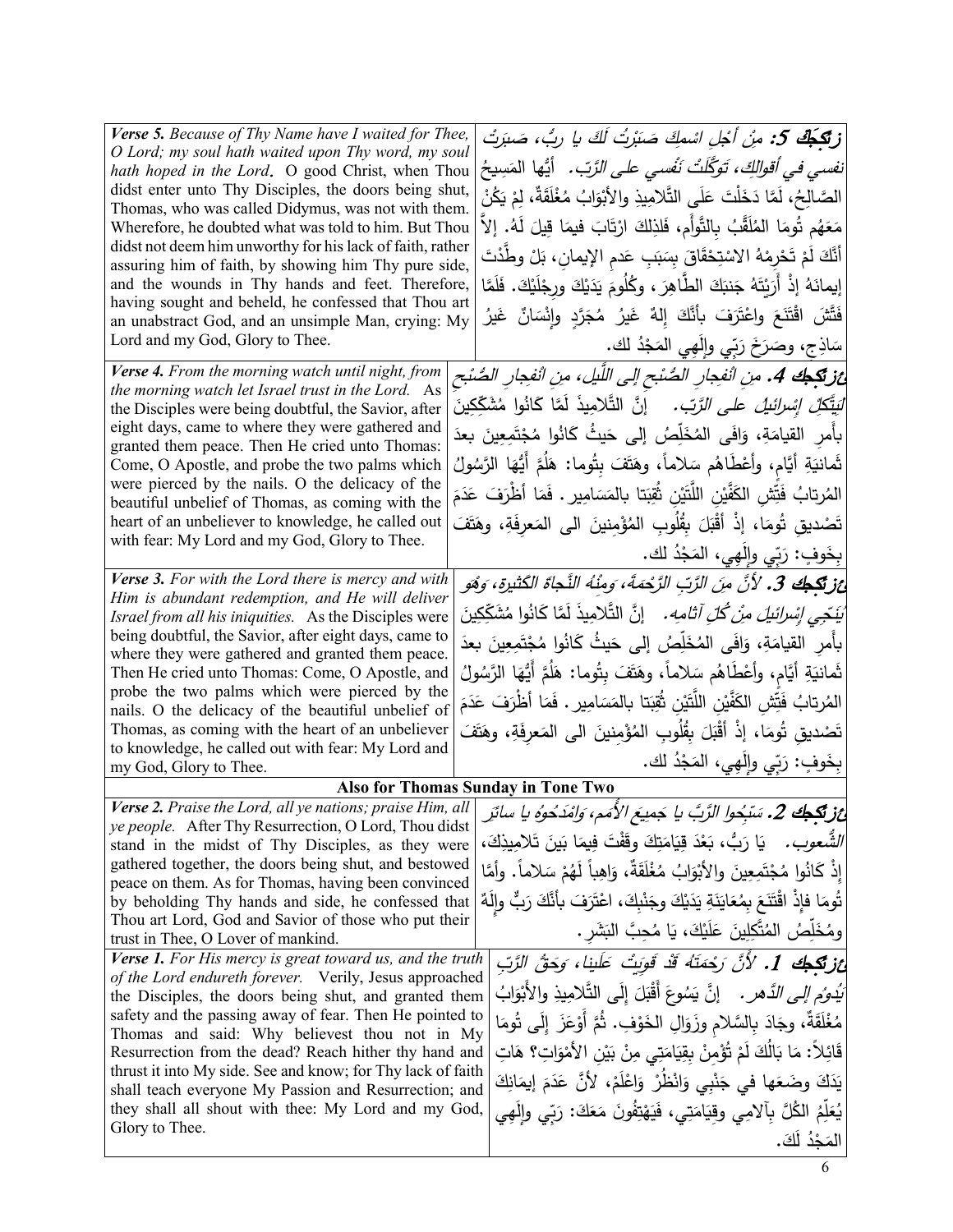|                                                                                                                                                                                            | <b>DOXASTICON FOR THOMAS SUNDAY IN TONE SIX</b>                                                           |
|--------------------------------------------------------------------------------------------------------------------------------------------------------------------------------------------|-----------------------------------------------------------------------------------------------------------|
| Glory to the Father, and to the Son, and to the                                                                                                                                            | المجدُ للآبِ، والإبنِ، والروح القُدْسِ. الآنَ وكلَّ أوانِ والِي                                           |
| Holy Spirit; both now and ever, and unto ages of                                                                                                                                           | <i>دهر الداهرين. آمين.</i> أَيُّهَا المَسِيحُ، أَتَيْتَ إِلَى تَلامِيذِكَ                                 |
| ages. Amen. Thou didst come to Thy Disciples,<br>O Christ, the doors being shut, but through design                                                                                        |                                                                                                           |
| Thou didst not find Thomas with them; for he                                                                                                                                               | والأَبْوَابُ مُغْلَقَةٌ، حِينَئِذٍ، بِتَدْبِيرٍ ، لَمْ تُصَادِفْ تُومَا مَعَهُمْ،                         |
| said: I will not believe until I behold the Master,                                                                                                                                        | لأَنَّهُ قَالَ: لَسْتُ أَؤْمِنُ إِنْ لَمْ أَنْظُرِ السَّيِّدَ، وَأَعَايِنِ الْجَنْبَ                      |
| view the side from which blood and water issued                                                                                                                                            | حَيْثُ خَرَجَ الدَّمُ والمَاءُ لِلصِّبْغَةِ، وَأَشَاهِدِ الْجُرْحَ الَّذِي بِهِ                           |
| for baptism, observe the wound through which He                                                                                                                                            |                                                                                                           |
| healed man from the great wound, and see that He<br>is not a ghost, but of body and bones. Wherefore,                                                                                      | شُفِيَ الإِنْسَانُ مِنَ الْجُرْحِ الْعَظِيمِ. فأرَى أنَّهُ لَمْ يَكُنْ مِثْلَ                             |
| O Thou Who didst tread down death and convince                                                                                                                                             | رُوحٍ ولَكِنَّهُ جَسَدٌ وعِظَامٌ. فَيَا مَنْ تَوَطَّأُ المَوْتَ وأَقْنَعَ تُومَا،                         |
| Thomas, O Lord, glory to Thee.                                                                                                                                                             | يَا رَبُّ الْمَجْدُ لَكَ.                                                                                 |
|                                                                                                                                                                                            | THE HOLY ENTRANCE                                                                                         |
|                                                                                                                                                                                            | (While the "Both Now" is chanted, the following dialogue occurs QUIETLY as the clergy make the entrance.) |
| <b>Deacon:</b> Let us pray to the Lord. Lord, have mercy.                                                                                                                                  | ا <b>لشمَّاس:</b> إلى الرَّبِّ نَطْلُبٍ. يارَبُّ ارْحَمْ.                                                 |
| Priest: In the evening and in the morning and at                                                                                                                                           |                                                                                                           |
| noonday we praise Thee, we bless Thee, we give                                                                                                                                             | ا <b>لكاهن:</b> مَساءً وصَباحاً وعِنْدَ الظهيرَة، نُسَبِّحُكَ                                             |
| thanks unto Thee, and we pray unto Thee, O Master of<br>all, Lord Who lovest mankind: Direct our prayer as                                                                                 | ونُباركُكَ، ونَشْكُرُكَ ونَطْلُبُ إليكَ، يا سيّدَ الكُلِّ، الرَّبُّ                                       |
| incense before Thee, and incline not our hearts unto                                                                                                                                       | المُحِبُّ البَشَرِ . فَقَوّمْ صَلاتَنا كالبَخورِ أمامَكَ، ولا تُمِلْ                                      |
| words or thoughts of evil, but deliver us from all who                                                                                                                                     | قُلوبَنا إلى أقْوالٍ أَوْ أَفْكارِ شِرّيرَة، بَلْ نَجِّنا مِنْ جَميع                                      |
| seek after our souls. For unto Thee, O Lord, Lord, are                                                                                                                                     |                                                                                                           |
| our eyes, and in Thee have we hoped. Put us not to                                                                                                                                         | الذينَ يُطارِدونَ نُفوسَنا، لِأَنَّ عُيونَنا إليْكَ يا رَبُّ، يا                                          |
| shame, O our God. For unto Thee are due all glory,<br>honor, and worship: to the Father and to the Son and to                                                                              | رَبُّ، وعَليكَ تَوَكَّلْنا. فَلا تَخْذُلْنا يا إلهَنا. لأَنَّهُ بِكَ يَليقُ                               |
| the Holy Spirit; now and ever, and unto ages of ages.                                                                                                                                      | كُلُّ مَجْدٍ وإكْرامٍ وسُجودٍ، أيُّها الآبُ والابنُ والرُّوحُ                                             |
| Amen.                                                                                                                                                                                      |                                                                                                           |
|                                                                                                                                                                                            | الْقُدُسِ، الْأَنَ وَكُلَّ أُوانِ وَإِلَى دَهْرِ الدَاهِرِينِ. آمينِ.                                     |
| (When the clergy reach the center of the solea, the first part of the great censing begins. After the first<br>part of the great censing is completed, this next dialogue occurs QUIETLY.) |                                                                                                           |
| Deacon: Bless, father, the holy entrance.                                                                                                                                                  |                                                                                                           |
|                                                                                                                                                                                            | ا <b>لشمَّاس:</b> باركْ يا سَيّدُ الدُخولَ المُقَدَّس.                                                    |
| Priest: Blessed is the entrance to thy holy place,                                                                                                                                         | ا <b>لكاهن:</b> مُباركٌ هو دُخولُ قِدِّيسيكَ كُلَّ حينٍ، الآنَ                                            |
| always, now and ever and unto ages of ages. Amen.                                                                                                                                          | وكُلَّ أُوان، وإلىي دَهْرِ الداهريِن. آمين.                                                               |
| (After the choir has finished, the following is said ALOUD.)                                                                                                                               |                                                                                                           |
| Deacon: Wisdom! Let us attend!                                                                                                                                                             | الشمَّاس: الحِكْمَة! فلْنَستقم!                                                                           |
| <b>O GLADSOME LIGHT</b>                                                                                                                                                                    | يا نوراً بَهيًّا                                                                                          |
|                                                                                                                                                                                            |                                                                                                           |
| <b>Choir:</b> O gladsome Light of the holy glory of the<br>immortal, heavenly, holy and blessed Father: O Jesus                                                                            | ا <b>لجوق:</b> يا نوراً بَهيًّا لِقُدْس مَجْدِ الآبِ الذي لا يَموتُ،                                      |
| Christ. Lo now that we have come to the setting of the                                                                                                                                     | السَّماويُّ، القُدّوسُ، المَغْبوطُ، يا يَسوعُ المَسيحِ. إذْ قَدْ                                          |
| sun, as we behold the evening light, we hymn Thee:                                                                                                                                         | بَلَغْنا إِلَى غُروبِ الشَّمْسِ، ونَظَرْنِا نوراً مَسائِيّاً، نُسَبِّحُ                                   |
| Father, Son, and Holy Spirit, God. Meet it is for Thee                                                                                                                                     |                                                                                                           |
| at all times to be magnified by joyous voices, O Son of                                                                                                                                    | الآبَ والابْنَ والروحَ القُدُسَ الإِلهَ. فَيا ابْنَ اللهِ المُعْطى                                        |
| God and Giver of life. Wherefore the whole world doth<br>glorify Thee.                                                                                                                     | الْحَياةَ، إِنَّكَ لَمُسْتَحِقٌّ في سائِرِ الأَوْقاتِ أَنْ شُبَجَ                                         |
|                                                                                                                                                                                            | بِأَصْواتٍ بارَّةٍ، لِذلِكَ العالَمُ لَكَ يُمَجِّد.                                                       |
| <b>Deacon:</b> The evening prokeimenon.                                                                                                                                                    | ا <b>لشمَّاس:</b> تَرْنيمَةُ المَساء.                                                                     |
|                                                                                                                                                                                            |                                                                                                           |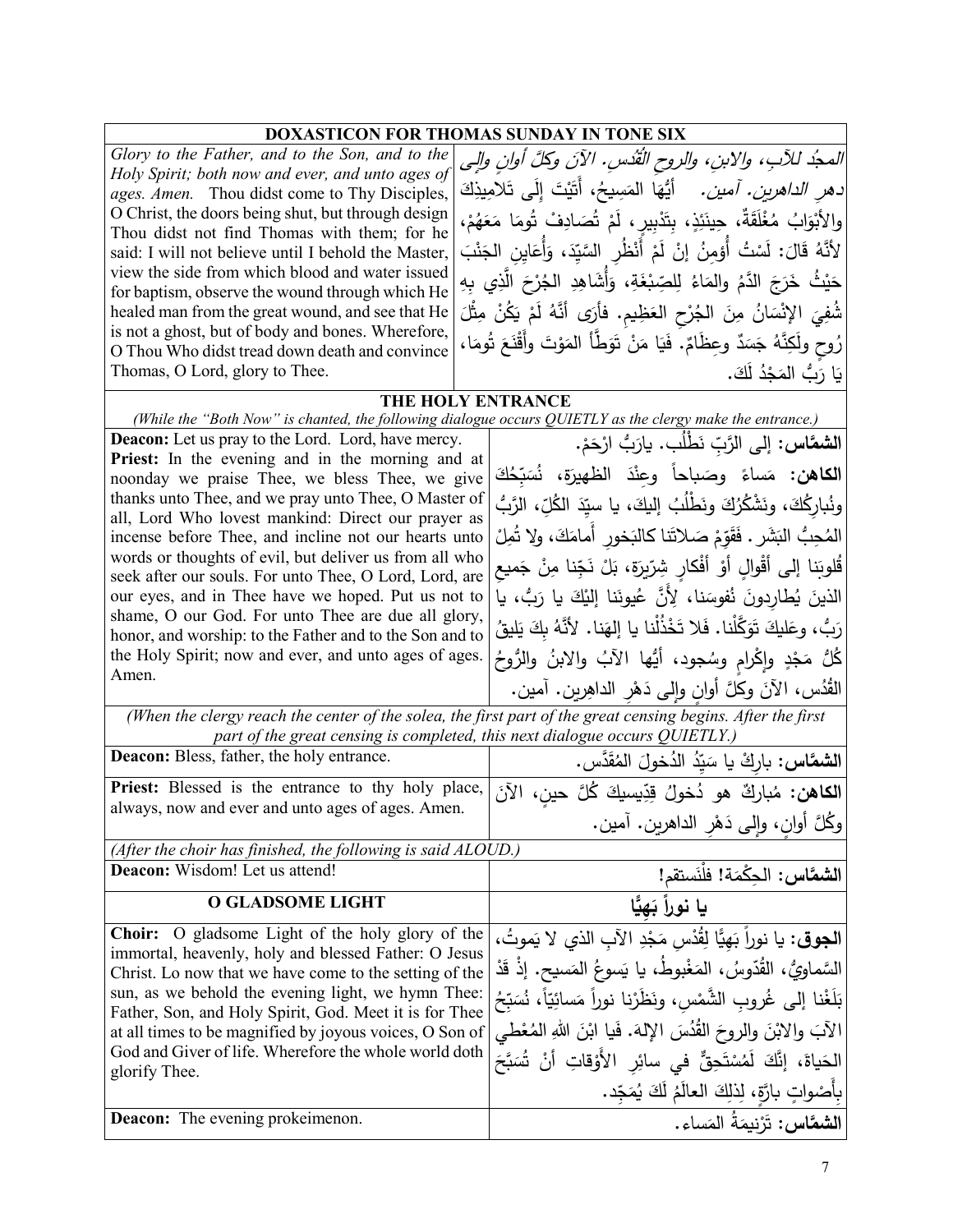| <b>SATURDAY PROKEIMENON IN TONE SIX</b>                                                                         |                                                                                               |  |
|-----------------------------------------------------------------------------------------------------------------|-----------------------------------------------------------------------------------------------|--|
| Choir: The Lord is king, and hath clothed Himself                                                               | ( اللازمة): الرَّبُّ قَد مَلَك والجَمالَ لَبس. (مرّة)                                         |  |
| with majesty. (ONCE)                                                                                            |                                                                                               |  |
| Verse 1. The Lord is robed; He is girded with strength.<br>(Refrain)                                            | غز تَكِجَك: لَبِسَ الزَّبُ الْقُوَّةِ وَتَمَنطَقَ بِها . ( اللازمة)                           |  |
| Verse 2. For he has established the world so that it<br>shall never be moved. (Refrain)                         | عْزِ تَكْبَكَ: 'لأَنَّهُ ثَبَّتَ الْمَسْكُونَةَ فَلَن تَتَزَعَزَع.( اللازمة)                  |  |
| Verse 3. Holiness befits Thy house, O Lord,                                                                     | أَعْزَ تَكَجَكَ: 'لأَنَّهُ ثَبَّتَ المَسكونَةَ فَلَن تَتَزَعَزَع.                             |  |
| forevermore. (Refrain)                                                                                          |                                                                                               |  |
| THE LITANY OF                                                                                                   | <b>NT SUPPLICATION</b>                                                                        |  |
| Deacon: Let us say with our whole soul and<br>with our whole mind, let us say.                                  | <b>الشماس:</b> لِنَقُلْ جَميعُنا مِنُ كُلِّ نُفوسنا ومنْ كُلِّ نِيّاتِنا، لِنَقُلْ.           |  |
| <b>Choir:</b> Lord, have mercy.                                                                                 | ا <b>لجوقة:</b> يا رَبُّ ارْحَم.                                                              |  |
|                                                                                                                 |                                                                                               |  |
| Deacon: O Lord Almighty, the<br>God of our Fathers, we pray<br>thee: hear us, and have mercy.                   | الشماس: أيُّها الرَّبُّ الضَّابِطُ الكُلِّ إلهُ آبائِنا، نَطْلُبُ مِنْكَ، فاسْتَجِبْ وارْحَم. |  |
| Choir: Lord, have mercy.                                                                                        | ا <b>لجوقة:</b> يا رَبُّ ارْحَم.                                                              |  |
|                                                                                                                 |                                                                                               |  |
| Deacon: Have mercy on us, O God, according to<br>Thy Great Mercy, we pray thee, hear us, and have               | ا <b>لشماس:</b> ارْحَمْنا يا اللهُ بِعَظيم رَحْمَتِكَ، نَطْلُبُ مِنْكَ،                       |  |
| mercy.                                                                                                          | فاسْتَجِبْ وارْحَم.                                                                           |  |
| Choir: Lord, have mercy. (thrice)                                                                               | ا <b>لجوقة:</b> يا رَبُّ ارْحَم. (ثلاثا)                                                      |  |
| <b>Deacon:</b> Again we pray for all                                                                            | ا <b>لشماس:</b> وأيضاً نَطْلُبُ مِنْ أَجْلِ المَسيحيينَ الحَسَني العِبادَةِ الأَرْثوذُكُسيين. |  |
| pious and Orthodox Christians.                                                                                  |                                                                                               |  |
| <b>Choir:</b> Lord, have mercy. <i>(thrice)</i>                                                                 | ا <b>لجوقة:</b> يا رَبُّ ارْحَم. (ثلاثا)                                                      |  |
| Deacon: Again we pray for our father and<br>Metropolitan N., and our Bishop N.                                  | الشماس:وَأيضًا نَطْلُبُ مِنْ أجلِ أبينا ومثْروبوليتنا جوزيف.                                  |  |
| <b>Choir:</b> Lord, have mercy. (thrice)                                                                        | الجوقة: يا رَبُّ ارْحَم. (ثلاثا)                                                              |  |
| <b>Deacon:</b> Again we pray for our brethren: the                                                              | ا <b>لشماس:</b> وَأَيْضاً نَطْلُبُ مِنْ أَجْلِ إخْوَتِنا الكَهَنةِ                            |  |
| priests, hieromonks, deacons, hierodeacons and                                                                  |                                                                                               |  |
| monastics, and all our brotherhood in Christ.                                                                   | والشَمامِسَةِ والرُّهْبانِ والراهِباتِ، وكُلِّ إخْوَتِنا في المَسيحِ.                         |  |
| <b>Choir:</b> Lord, have mercy. <i>(thrice)</i>                                                                 | ا <b>لجوقة:</b> يا رَبُّ ارْحَم. (ثلاثا)                                                      |  |
| <b>Deacon:</b> Again we pray for mercy, life,                                                                   | ا <b>لشماس:</b> وأيضاً نَطْلُبُ مِنْ أَجْلِ الرَّحْمَةِ والحياةِ والسَّلام                    |  |
| peace, health, salvation and visitation and<br>pardon and remission of sins for (the                            | والعافِيَةِ والخَلاصِ لِعَبِيدِ اللهِ، وجَميع المَسيحيِّينَ الحَسَني                          |  |
| servants of God, [Names], and) all                                                                              |                                                                                               |  |
| Orthodox Christians of true worship, who                                                                        | العِبادَةِ الأَرْثوذُكْسِيينَ السَّاكِنينَ والمَوْجودينَ في هذا المجتمع.                      |  |
| live and dwell in this community.                                                                               |                                                                                               |  |
| <b>Choir:</b> Lord, have mercy. <i>(thrice)</i>                                                                 | ا <b>لجوقة:</b> يا رَبُّ ارْحَم. (ثلاثا)                                                      |  |
| <b>Deacon:</b> Again we pray for the blessed and ever-                                                          | الشماس: وَأَيْضاً نَطْلُبُ مِنْ أَجْلِ المطوَّبينَ الدائميِّ                                  |  |
| memorable founders of this holy church and (for the                                                             |                                                                                               |  |
| departed servants of God, [Names], and) all our                                                                 | الذِّكْرِ الذينِ عَمَّروا هذا الهيكلَ المقدَّسِ، ومنْ أَجْلِ                                  |  |
| fathers and brethren, the Orthodox departed this life<br>before us, who here and in all the world lie asleep in | المُنْتَقِلِينَ مِنْ آبائِنا وإِخْوَتِنا الأَرْثوذَكْسيِّينَ                                  |  |
| the Lord.                                                                                                       | الراقِدينَ هَهُنا وفي كُلِّ مَكان.                                                            |  |
| <b>Choir:</b> Lord, have mercy. <i>(thrice)</i>                                                                 | ا <b>لجوقة:</b> يا رَبُّ ارْحَم. (ثلاثا)                                                      |  |
| <b>Deacon:</b> Again we pray for those who bear                                                                 | ا <b>لشماس:</b> وَأَيْضاً نَطْلُبُ مِنْ أَجْلِ الذينَ يُقَدِّمونَ الأثمارَ                    |  |
|                                                                                                                 |                                                                                               |  |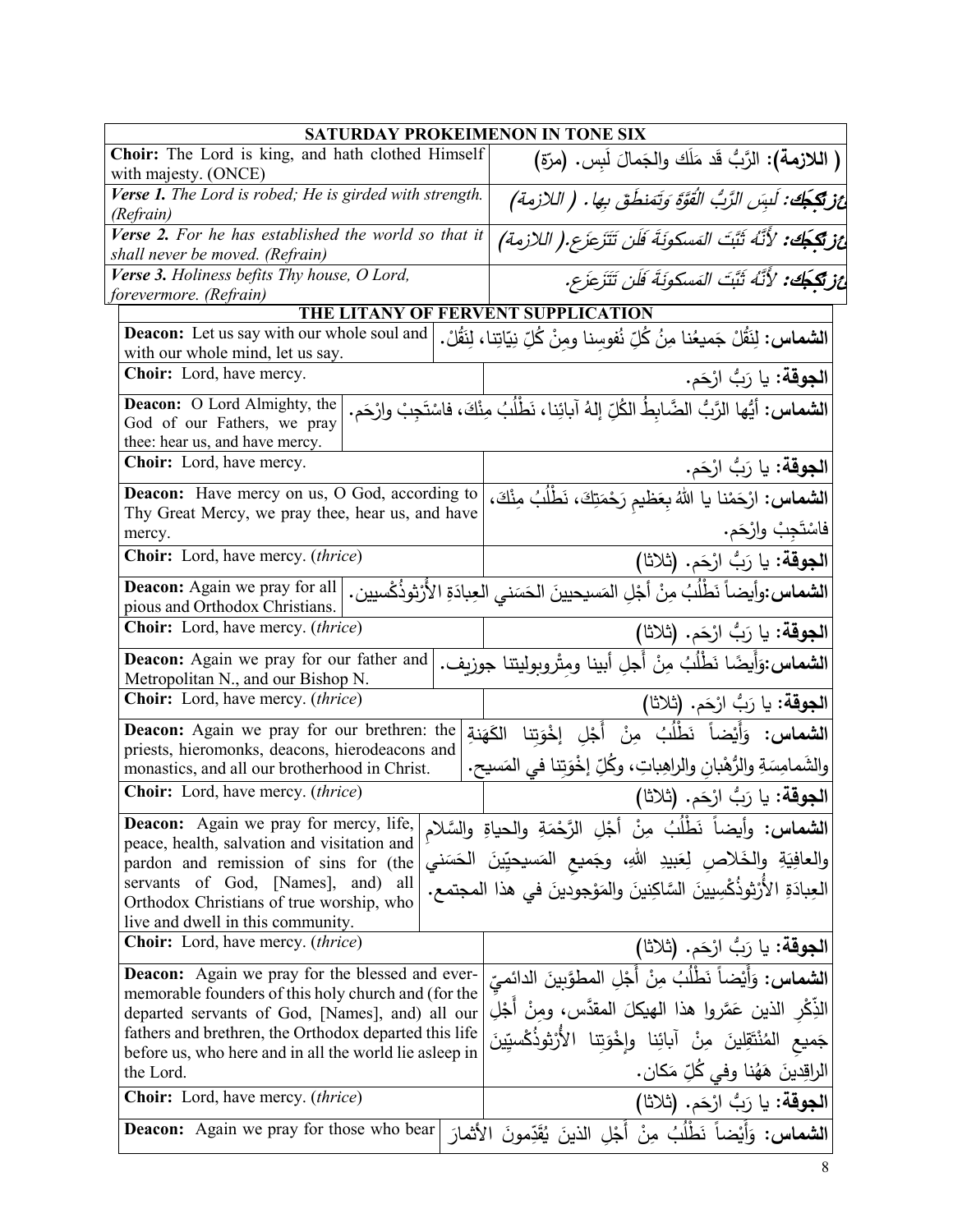| fruit and do good works in this holy and all-                                                             | والذينَ يَصْنَعونَ الإِحْسانَ في هذا الهيكلِ المقدَّسِ الكليّ                                    |  |
|-----------------------------------------------------------------------------------------------------------|--------------------------------------------------------------------------------------------------|--|
| venerable temple, those who serve and those<br>who sing, those praying with us from their                 | الوقارِ ، والذينَ يَتْعَبونَ ويُرَتِّلونَ فيهِ، ومِنْ أَجْلِ هذا الشَّعْبِ                       |  |
| homes, and for all the people here present,                                                               | الواقِفِ، المُنْتَظِرِ مِنْ لَدُنْكَ الرَّحمَةَ الغَنِيَّةَ العُظْمى.                            |  |
| who await Thy great and rich mercy.                                                                       |                                                                                                  |  |
| Choir: Lord, have mercy. (thrice)                                                                         | ا <b>لجوقة:</b> يا رَبُّ ارْحَم. (ثلاثا)                                                         |  |
| Priest: For thou art a merciful God and lovest                                                            | الكاهن: لأَنَكَ إِلهٌ رَحِيمٌ وَمُحِبٌّ لِلْبَشَرِ، وَلَكَ نُرْسِلُ                              |  |
| mankind, and unto thee we ascribe glory: to the                                                           | المَجْدَ أَيُّها الآبُ، والإِبنُ، والرُّوحُ القُدُسُ، الآنَ وكُلَّ                               |  |
| Father, and to the Son, and to the Holy Spirit; now<br>and ever, and unto ages of ages.                   |                                                                                                  |  |
|                                                                                                           | أوان، وإلى دَهر الداه~رين.                                                                       |  |
| Choir: Amen.                                                                                              | ا <b>لجوقة:</b> آمين.                                                                            |  |
| THE EVENING PRAYER                                                                                        |                                                                                                  |  |
| People: Vouchsafe, O Lord, to keep us this                                                                | ا <b>لشعب:</b> أَهِّلْنا يا رَبُّ أنْ نُحْفَظَ في هذا المَساءِ بِغَيرِ                           |  |
| evening without sin. Blessed art Thou, O Lord,<br>the God of our fathers, and praised and glorified       | خَطْيئَة. مُبارَكٌ أَنتَ يا رَبُّ، إِلهَ آبائِنا، وَمُسَبَّحٌ وَمُمَجَّدٌ                        |  |
| is Thy Name forever. Amen. Let Thy mercy be                                                               | اسْمُكَ إِلَى الأَبَدِ، آمين. لِتَكُنْ يا رَبُّ رَحْمَتُكَ عَلَيْنا،                             |  |
| upon us, O Lord, even as we have set our hope on                                                          |                                                                                                  |  |
| Thee. Blessed art Thou, O Lord; teach me Thy                                                              | كَمِثْلِ اتِّكالِنا عَلَيْك. مُبارَكٌ أنتَ يا رَبُّ، علِّمْنى                                    |  |
| statutes. Blessed art Thou, O Master; make me to<br>understand Thy statutes. Blessed art Thou, O          | وَصاياك. مُبارَكٌ أَنتَ يا سَيّدُ، فَهّمْنى حُقُوقَك. مُبارَكٌ                                   |  |
| Holy One; enlighten me with Thy statutes. Thy                                                             | أنتَ يا قُدُّوسُ، أَنِرْني بِعَدْلِك. يا رَبُّ رَحْمَتُكَ إلى الأَبَد،                           |  |
| mercy, O Lord, endureth forever. O despise not                                                            |                                                                                                  |  |
| the works of Thy hands. To Thee belongeth                                                                 | وَعَنْ أَعْمالِ يَدَيْكَ لا تُعْرِض. لَكَ يَنْبَغي المَديحُ، بِكَ                                |  |
| worship, to Thee belongeth praise, to Thee                                                                | يَلِيقُ التَّسْبِيحُ، لكَ يَجِبُ المَجْدُ، أَيُّها الآبُ والابْنُ والرُّوحُ                      |  |
| belongeth glory: to the Father, and to the Son, and<br>to the Holy Spirit; now and ever, and unto ages of | الْقُدُس، الآنَ وكُلَّ أُوانِ، وإِلَى دَهْرِ الدَّاهْرِينِ، آمين.                                |  |
| ages. Amen.                                                                                               |                                                                                                  |  |
| THE LITANY OF SUPPLICATION                                                                                |                                                                                                  |  |
| <b>Deacon:</b> Let us complete our evening prayer unto the Lord.                                          | ا <b>لشماس:</b> لِنُكَمِّلْ طِلْبَتَنا المسائية لِلْرَّبّ.                                       |  |
| Choir: Lord, have mercy.                                                                                  | ا <b>لجوقة:</b> يا رَبُّ ارْحَم.                                                                 |  |
| Deacon: Help us; save us; have mercy on us;                                                               | <b>الشماس:</b> أُعْضُدْ وخَلِّصْ وارْحَمْ واحْفَظْنا يا أل <i>لهُ</i> بِنِعْمَتِك.               |  |
| and keep us, O God, by Thy grace.<br><b>Choir:</b> Lord, have mercy.                                      |                                                                                                  |  |
| <b>Deacon:</b> That the whole evening may be perfect, holy,                                               | ا <b>لجوقة:</b> يا رَبُّ ارْحَم.                                                                 |  |
| peaceful, and sinless, let us ask of the Lord.                                                            | ا <b>لشماس:</b> أَنْ يَكونَ مَساؤُنِا كُلَّهُ كامِلاً، مُقَدَّساً،                               |  |
|                                                                                                           | سلامِيّاً، وبلا خَطيئةٍ، الرَّبَّ نَسأل.                                                         |  |
| Choir: Grant this, O Lord.                                                                                | ا <b>لجوقة:</b> اسْتَجِبْ يا رَبّ.                                                               |  |
| <b>Deacon:</b> An angel of peace, a faithful                                                              | ا <b>لشماس:</b> مَلاكَ سَلام مُرْشِداً، أميناً، حافِظاً نُفوسَنا وأجْسادَنا، الرَّبَّ            |  |
| guide, a guardian of our souls and<br>bodies, let us ask of the Lord.                                     | نَسْأَل.                                                                                         |  |
| Choir: Grant this, O Lord.                                                                                | ا <b>لجوقة:</b> اسْتَجِبْ يا رَبّ.                                                               |  |
| <b>Deacon:</b> Pardon and forgiveness of our sins and                                                     | ا <b>لشماس:</b> مُسامَحَةَ خَطايانا وغُفْرانَ زَلاَتِنا، الرَّبَّ نَسْأَل.                       |  |
| transgressions, let us ask of the Lord.                                                                   |                                                                                                  |  |
| Choir: Grant this, O Lord.                                                                                | ا <b>لجوقة:</b> اسْتَجِبْ يا ربّ.                                                                |  |
| All<br>things<br>Deacon:<br>good<br>and                                                                   | ا <b>لشماس:</b> الصَّالِحاتِ والمُوافِقاتِ لِنُفوسِنا، والسَّلامَ لِلْعالَمِ، الرَّبَّ نَسْأَلٍ. |  |
| profitable for our souls and peace for                                                                    |                                                                                                  |  |
| the world, let us ask of the Lord.                                                                        |                                                                                                  |  |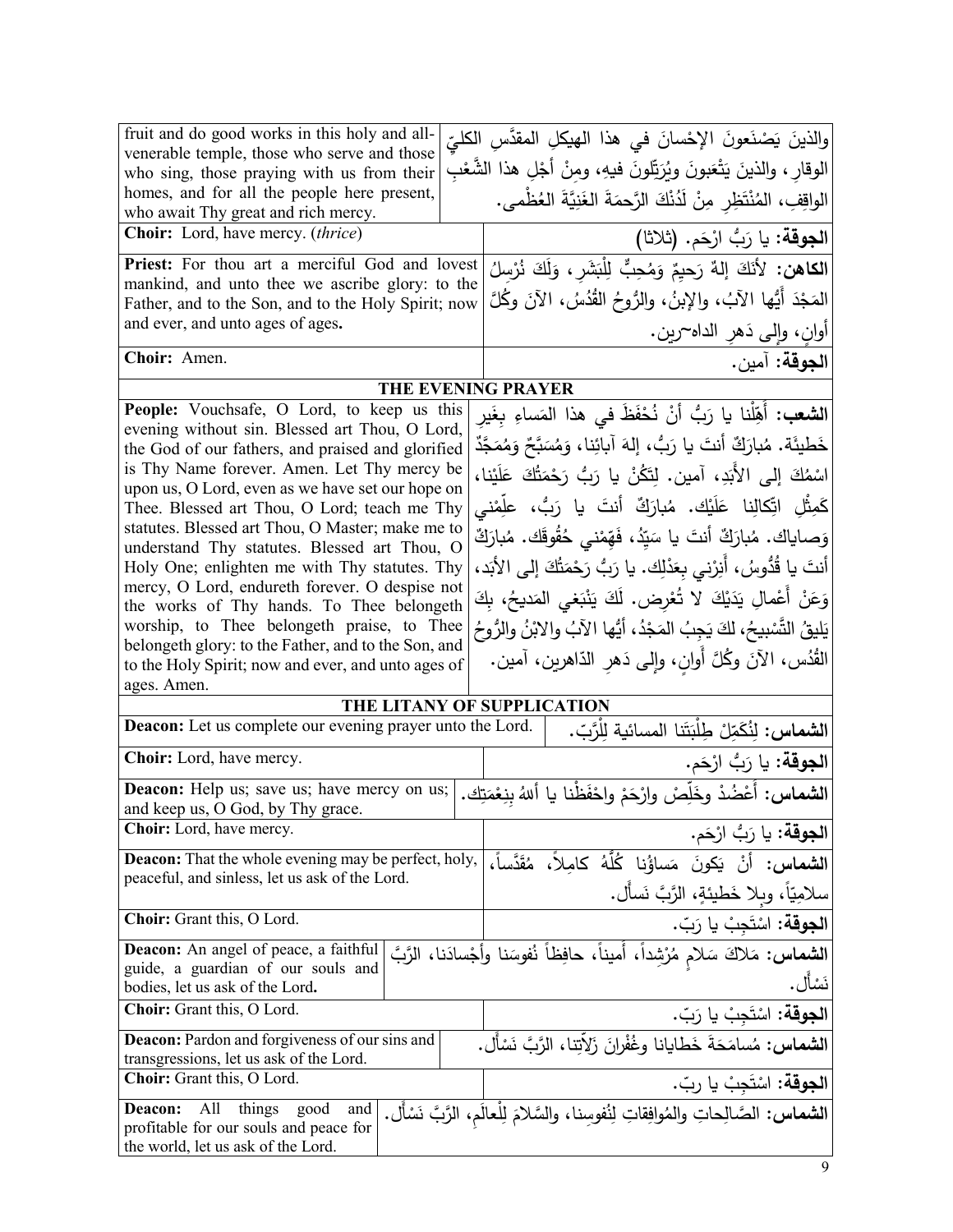| Choir: Grant this, O Lord.                                                                                                   | ا <b>لجوقة</b> : اسْتَجِبْ يا ربّ.                                                                                   |
|------------------------------------------------------------------------------------------------------------------------------|----------------------------------------------------------------------------------------------------------------------|
| <b>Deacon:</b> That we may complete<br>the<br>remaining time of our life in peace and<br>repentance, let us ask of the Lord. | ا <b>لشماس:</b> أَنْ نُتَمِّمَ بَقِيَّةَ زَمانِ حَياتِنا بِسَلامِ وتَوْبَةٍ، الرَّبَّ نَسْأَلْ.                      |
| Choir: Grant this, O Lord.                                                                                                   | ا <b>لجوقة:</b> اسْتَجِبْ يا ربّ.                                                                                    |
| Deacon: A Christian ending to our life,                                                                                      | ا <b>لشماس:</b> أنْ تَكونَ أواخِرُ حَياتِنا مَسيحِيَّةً، سَلامِيَّةً، بِلا حُزْنِ                                    |
| painless, blameless, peaceful; and a good<br>defense before the fearful Judgment Seat of<br>Christ, let us ask of the Lord.  | ولا خِزْيٍ، وجَواباً حَسَناً لَدى مِنْبَرِ المَسيحِ المَرْهوبِ، نَسْأَلْ.                                            |
| Choir: Grant this, O Lord.                                                                                                   | ا <b>لجوقة:</b> اسْتَجِبْ يا ربّ.                                                                                    |
| Deacon: Calling to remembrance our                                                                                           | الشماس: بَعْدَ ذِكْرِنا الظَّلِّيَّةَ القَداسَةِ، الطاهِرَةَ، الفائِقَةَ البَرَكاتِ،                                 |
| all-holy, immaculate, most blessed and<br>glorious Lady the Theotokos and ever-                                              | المَجيدةَ، سيِّدَتَنا والِدةَ الإِلهِ الدائِمَةَ البَتولِيَّةِ مَرْيَمَ مَعَ جميع                                    |
| virgin Mary, with all the Saints, let us                                                                                     | القدِّيسينَ، لِنوْدِعْ أَنفُسَنا وبَعْضُنا بَعْضاً وَكُلَّ حَياتِنا لِلْمَسيحِ الإله.                                |
| commend ourselves and each other, and<br>all our life unto Christ our God.                                                   |                                                                                                                      |
| Choir: Grant this, O Lord.                                                                                                   | ا <b>لجوقة:</b> لَكَ يا رَبّ.                                                                                        |
| Priest: For thou art a good God and lovest mankind,                                                                          | ا <b>لكاهن:</b> لأَنَّكَ إلهٌ صالِحٌ ومُحِبٌّ لِلْبَشَرِ ، ولكَ نُرْسِلُ                                             |
| and unto Thee we ascribe glory, to the Father, and to<br>the Son, and to the Holy Spirit: now and ever, and unto             | الممجْدَ، أَيُّها الآبُ والإِبْنُ والرُّوحُ القُدُسُ، الآنَ وكُلَّ                                                   |
| ages of ages.                                                                                                                | أُوان، وَإِلَى دَهْرِ الدَّاهِرِينِ.                                                                                 |
| Choir: Amen.                                                                                                                 | ا <b>لجوق</b> : آمين.                                                                                                |
|                                                                                                                              | <b>THE PEACE</b>                                                                                                     |
| Priest: Peace be to all.                                                                                                     | ا <b>لكاهن:</b> السَّلامُ لِجَميعِكُم.                                                                               |
| Choir: And to thy spirit.                                                                                                    | ا <b>لجوقة</b> : ولروحِكَ أيْضاً.                                                                                    |
| Deacon: Bow our heads unto the Lord.                                                                                         | ا <b>لشماس:</b> لِنَحْن رؤوسَنا لِلْرَّبّ.                                                                           |
| Choir: To thee, O Lord.                                                                                                      | ا <b>لجوقة:</b> لَكَ يا رَبّ.                                                                                        |
|                                                                                                                              | • All bow their heads as the priest says the following prayer:                                                       |
|                                                                                                                              | Priest: O Lord our God, who didst bow the المُقْطَأ السَّمَاوَاتِ وَنَزَلَ Priest: O Lord our God, who didst bow the |
| heavens and come down for the salvation of<br>mankind; Look upon thy servants and thine                                      | لِخَلاص جِنْسِ البَشَرِ ، أَنظَرْ إِلَى عَبِيدِكَ وإِلَى ميراثِكَ، فإنَّ                                             |
| inheritance; for unto thee, the fearful Judge who                                                                            | عَبِيدَكَ قَدْ حَنَوا رُؤُوسَهُمْ وأَخْضَعُوا أَعْناقَهُمْ لَكَ، أَيُّها                                             |
| yet lovest mankind, have thy servants bowed<br>their heads and submissively inclined their                                   |                                                                                                                      |
| necks, awaiting not help from men but                                                                                        | القاضي المَهيبُ الْمُحِبُّ البَشَرِ ، غيرَ مُنْتَظِرِينَ المَعونَةَ مِنَ                                             |
| entreating thy mercy and looking confidently<br>for thy salvation. Guard them at all times, both                             | الْبَشَرِ ، بَلْ مُنْتَظِرِينَ رَحْمَتَكَ وِمُتَوَقِّعِينَ خَلاصَك. فاحْفَظْهُمْ                                     |
| during this present evening and in the                                                                                       | في كُلِّ حين، وفي هَذا المَساءِ الحاضِرِ ، واللَّيلِ المُقْبِلِ،                                                     |
| approaching night, from every foe, from all                                                                                  | مَصونينَ مِنْ كُلِّ فِعْلِ مُضادِّ شَيطَانِيِّ، ومِنَ الأَفْكار                                                      |
| adverse powers of the devil and from vain<br>thoughts and from evil imaginations.                                            | الباطِلةِ والهَواجِسِ الشِرِّيرَةِ.                                                                                  |
| <b>Priest:</b> Blessed and glorified be the might of thy                                                                     | ا <b>لكاهن:</b> لِيَكُنْ عِزُّ مُلْكَكَ مُبَارَكاً وَمُمَجَّداً أَيُّها الآبُ والابْنُ                               |
| kingdom: of the Father, and of the Son, and of the<br>Holy Spirit; now and ever, and unto ages of ages.                      | وَالزُوحُ الْقُدُسْ، الآنَ وَكُلَّ أَوَانٍ وَإِلَى دَهْرِ الدَاهِرِينِ.                                              |
| Choir: Amen.                                                                                                                 | ا <b>لجوقة:</b> آمين.                                                                                                |
|                                                                                                                              | <b>APOSTICHA FOR THOMAS SUNDAY IN TONE FOUR</b>                                                                      |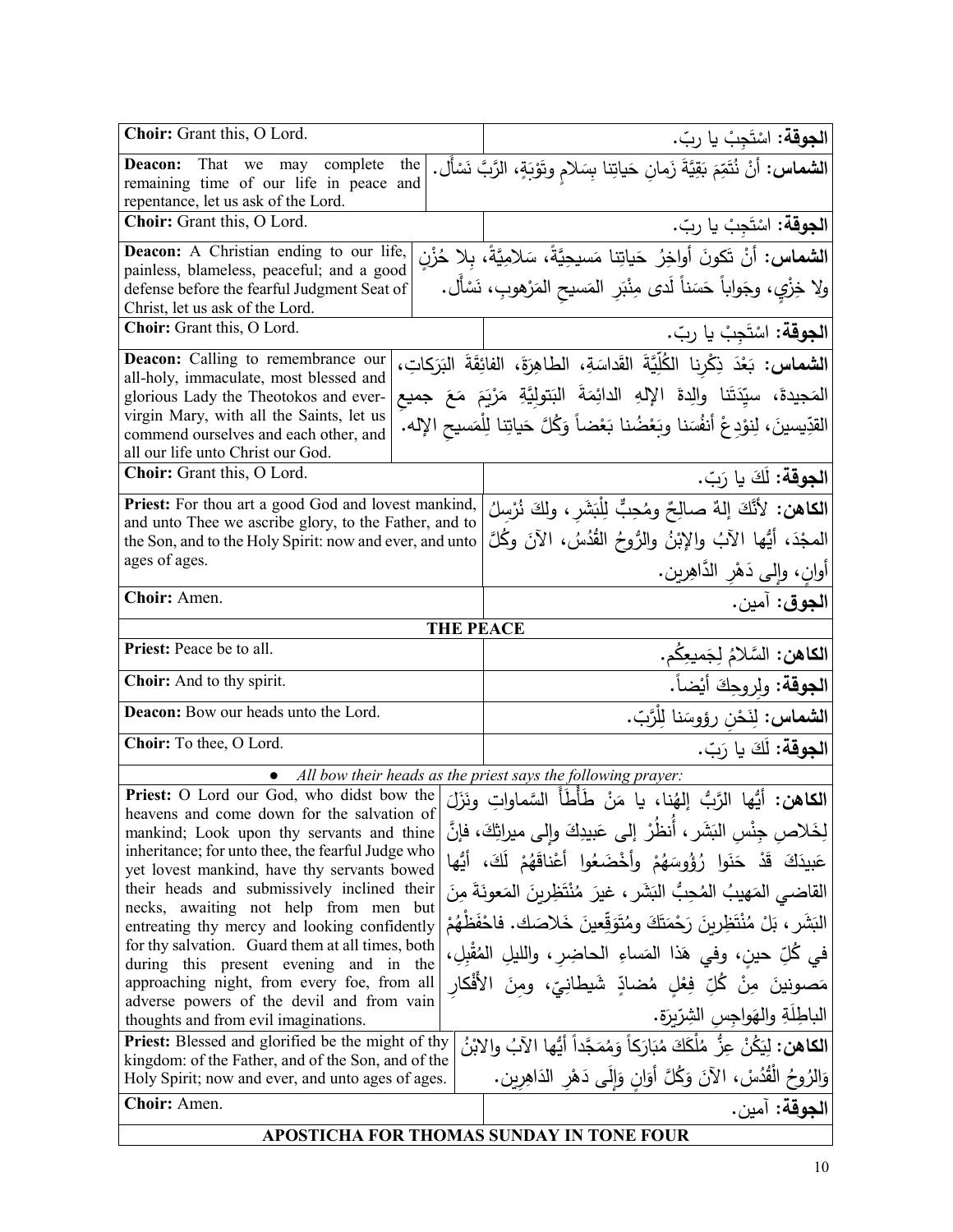| What a miraculous wonder, that lack of faith                                                                   |                                                                                      |
|----------------------------------------------------------------------------------------------------------------|--------------------------------------------------------------------------------------|
| became conviction of faith; for Thomas                                                                         | يَا لَهُ مِنْ عَجَبٍ مُعْجِزٍ ، إِذْ أَنَّ عَدَمَ الإِيمَانِ صَارَ تَأْكِيداً ۖ      |
| exclaimed: Unless I see, I will not believe.                                                                   | للإيِمَانِ، لأَنَّ تُومَا قَالَ: إِنْ لَمْ أَبْصِرْ فَلا أَصَدِّقْ. فَلَمَّا         |
| Wherefore, when he searched the side he spoke of                                                               | فَتَّشَ الجَنْبَ، نَطَقَ بِلاهُوتِ المُتَجَسِّدِ الَّذِي هُو ابْنُ اللهِ،            |
| the Godhead of the Incarnate, Who is Son of God,                                                               |                                                                                      |
| and knew that He verily did suffer in the flesh, and                                                           | وعَرَفَ أَنَّهُ تَأَلَّمَ بِالْجَسَدِ، وهَتَفَ كَارِزاً بِالإَلَهِ النَّاهِضِ،       |
| thus cried proclaiming the Risen God, shouting in                                                              | وصَرَخَ بِنَغْمَةٍ جَهِيرَةٍ: رَبِّي وإِلَهِي المَجْدُ لَكَ.                         |
| a loud voice: My Lord and my God, glory to Thee.                                                               |                                                                                      |
| Verse 1. Praise the Lord, O Jerusalem. Praise                                                                  | زيتججك 1: إمْدَحى يا أُوَرَثَمْليُم للرّبِ، سَبْحى إِلْهَكِ يا                       |
| thy God, O Zion. What a miraculous wonder:<br>that grass should touch fire and be safe; for                    | <i>صِنْهَيْون.</i> يَا لَهُ مِنْ عَجَبِ مُعْجِزٍ  إنَّ عُشْباً لأَمَسَ النَّارَ      |
| Thomas cast his hand into the fire of the side                                                                 |                                                                                      |
| of Jesus Christ our God, and was not consumed                                                                  | فَسَلِمَ. ذَلِكَ أَنَّ تُومَا أَلْقَى الَّيَدَ في جَنْبِ يَسُوعَ المَسِيحِ الإِلَهِ، |
| by touching Him. Verily, the obstinate soul                                                                    | ولَمْ تْلْتِهِبْ بِمُلامَسَتِهِ، لأَنَّ نفسَهُ العَسِرَةَ المِراسِ انْتَقَلَتْ إِلَى |
| turned with fervor to true faith, and he shouted                                                               |                                                                                      |
| from the depth of his spirit: Thou art my                                                                      | حُسْنِ الإيِمَانِ بِحَرَارَةٍ، وهَتَفَ مِنْ أَعْمَاقِ الرُّوحِ: أَنْتَ هُوَ          |
| Master and my God Who didst rise from the                                                                      | سَيِّدِي وإِلَهِي الَّذِي قَامَ مِنْ الأَمْوَاتِ، المَجْدُ لَكَ.                     |
| dead; glory to Thee.                                                                                           |                                                                                      |
| Verse 2. Because He hath strengthened the bars of                                                              | زِ تِكْمِكَ 2: لأَنَّهُ قَدْ قَوْى أَمْحَالَ أَبوالِكِ، وبِارَكَ بَنِيكِ             |
| thy gates, He hath blessed thy children within thee.                                                           |                                                                                      |
| What a miraculous wonder! John did lean against                                                                | َ يَا لَهُ مِنْ عَجَبٍ بَاهِرٍ إِذْ أَنَّ يُوحَنَّا اتَّكَأَ عَلَى<br>فيك .          |
| the Word's bosom, yet Thomas was made worthy to                                                                | صَدْرِ الكَلِمَةِ، وأَمَّا تُومَا فَأَهِّلَ أَنْ يُفَتِّشَ جَنْبَهُ. ذَاكَ           |
| probe His side. Albeit, that one drew there from the<br>depth of theology and dread dispensation; this one     | اجْتَذَبَ مِنْ هُنَاكَ عُمْقَ التَّكَلَّم باللَّاهُوتِ والسِّياسَةِ                  |
| was privileged to announce to us openly, and reveal                                                            |                                                                                      |
| the mystery of His Resurrection, crying: My Lord                                                               | الرَّهِيبَةِ، وأَمَّا هَذَا فَاسْتَحَقَّ أَنْ يُعْلِنَ لَذَا بِمُجَاهَرَةِ           |
| and my God, glory to Thee.                                                                                     | ويَكْشِفَ أَسْرَارَ قِيَامَتِهِ هَاتِفاً : رَبِّي وإِلَهِي، المَجْدُ لَكَ.           |
|                                                                                                                |                                                                                      |
| DOXASTICON FOR THOMAS SUNDAY IN TONE FIVE                                                                      |                                                                                      |
| Glory to the Father, and to the Son, and to the Holy                                                           | الممجدُ للآبِ، والإبنِ، والروح القدسِ. الآنَ وَكُلَّ أُوانِ                          |
| Spirit; both now and ever, and unto ages of ages.<br><i>Amen.</i> How great is the multitude of Thine infinite | <i>َوَالِي دَهْرِ الدَّاهِرِينَ. آمين.</i> مَا أَعْظَمَ رَأَفَتَكَ الْغَزيزةَ        |
| compassion, O Lover of mankind; for because of                                                                 |                                                                                      |
| Thy long-suffering Thou wast struck by the Jews,                                                               | الَّتِي لا تُحَدُّ يَا مُحِبَّ النِّشَرِ ، ومَا أَجَّلَ طُولَ أَنَاتِكَ.             |
| wast examined by an Apostle, and deeply probed by                                                              | فَقَد لَطَمَكَ اليَهُود، وفَتَّشَكَ الرَّسُول، وحَاكمَكَ                             |
| those who denied Thee. How was Thou incarnated?                                                                | وفَحَصَكَ جَاحِدُوكِ. كَيْفَ تَجَسَّدْتَ؟ كَيْفَ صُلِبْتَ يَا                        |
| How wast Thou crucified, O Thou Who hast not                                                                   |                                                                                      |
| possessed sin? Albeit, make us understand, as                                                                  | مَنْ لَمْ يَرتَكِبْ خَطِيئَةً؟ لكِنْ فَهِّمْنَا مِثْلَ ثُومَا لِنَهْتِفَ             |
| Thomas, that we may call out to Thee: My Lord and<br>my God, glory to Thee.                                    | إِلَيْكَ: رَبِّي وِإِلَهْي، المَجْدُ لَكَ.                                           |
| THE HYMN OF ST. SIMEON THE GOD-RECEIVER                                                                        |                                                                                      |
| <b>Choir:</b> Lord, now lettest thou Thy servant                                                               |                                                                                      |
| depart in peace, according to Thy word; for                                                                    | ا <b>لجوقة:</b> الآنَ أَطْلِقْ عَبْدَكَ أَيُّها السيّدُ على حَسَبٍ قَوْلَكَ          |
| mine eyes have seen Thy salvation, which                                                                       | بِسَلام، لأَنَّ عَيْنَيَّ قَدْ أَبْصَرَتا خَلاصَكَ الذي أَعْدَدْتَهُ أمامَ           |
| Thou hast prepared before the face of all                                                                      |                                                                                      |
| people, a light to lighten the Gentiles and the                                                                | كُلِّ الشَّعوبِ، نوراً لاسْتِعْلان الأُمَمِ، ومَجْداً لِشَعْبِكَ إِسْرائيل.          |
| glory of Thy people Israel.                                                                                    |                                                                                      |
| <b>THE TRISAGION PRAYERS</b>                                                                                   |                                                                                      |
| People: Holy God, Holy Mighty,                                                                                 | الشعب: قُدّوسٌ اللهُ، قُدّوسٌ القَوِيّ، قُدّوسٌ الذي لا يَموتُ، ارحَمْنا.            |
| Holy Immortal: have mercy on us.                                                                               |                                                                                      |
| (thrice)                                                                                                       | (ثلاثاً '                                                                            |
| Glory to the Father, and to the Son, and to the Holy                                                           | المَجدُ للأَبِ والابْنِ والروحِ القُدُسِ، الآنَ وكُلَّ                               |
|                                                                                                                |                                                                                      |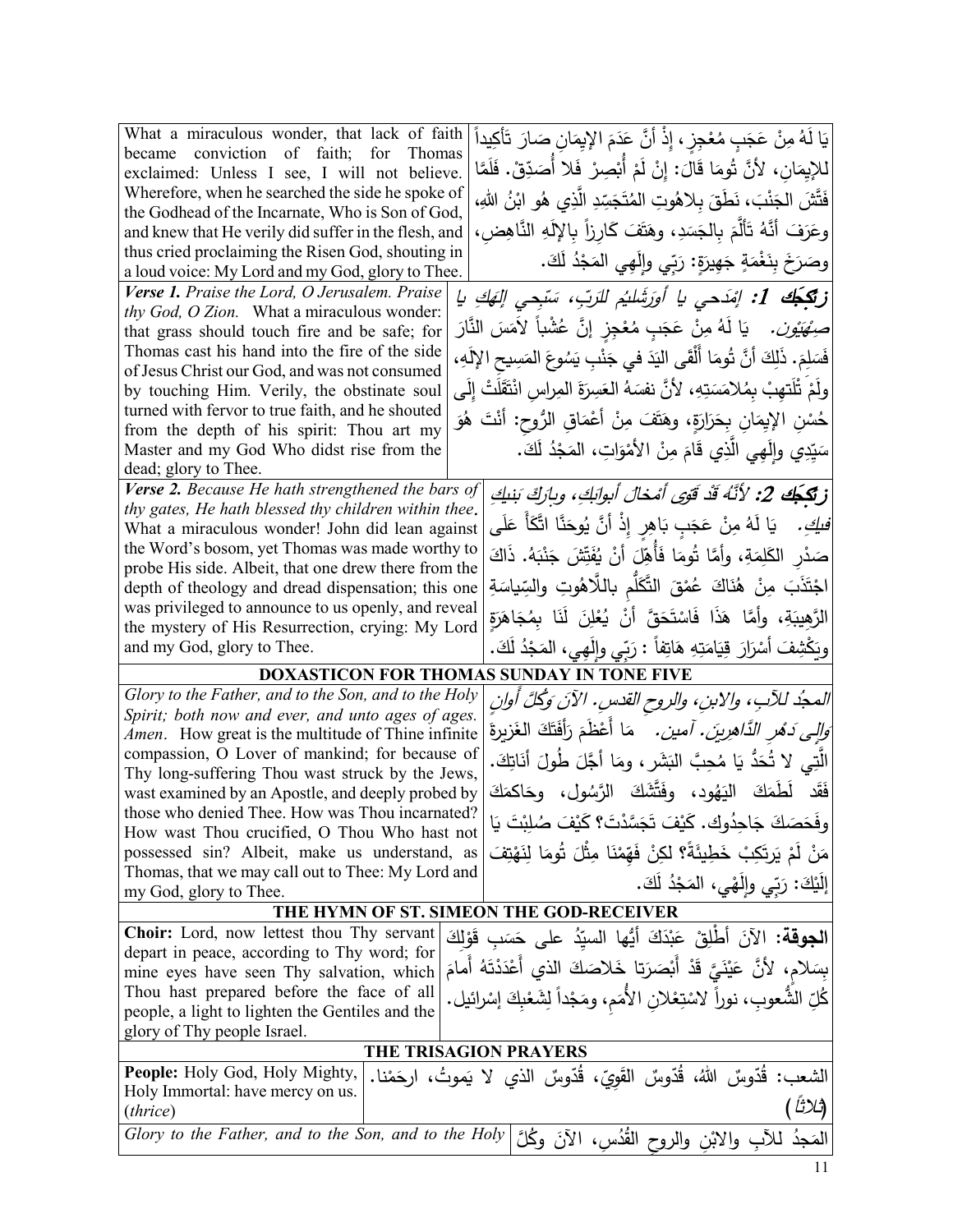| Spirit; both now and ever, and unto ages of ages. Amen.                                                     |                      | أُوانِ وَإِلَى دَهْرِ الدَاهِرِينَ. آمين.                                       |
|-------------------------------------------------------------------------------------------------------------|----------------------|---------------------------------------------------------------------------------|
| All Holy Trinity, have mercy on us. Lord, cleanse                                                           |                      | أَيُّها الثالوثُ القُدّوسُ، ارْحَمْنا. يا رَبُّ اغْفُرْ خَطايانا.               |
| us from our sins. Master, pardon our iniquities. Holy<br>God visit and heal our infirmities, for Thy Name's |                      | يا سيّد تَجاوَزْ  عَنْ سَيّئاتِنا.  يا  قُدّوسُ  اطّلِعْ واشْفِ                 |
| sake.                                                                                                       |                      | أَمْراضَنا، مِنْ أَجْلِ اسْمِكَ.                                                |
| Lord, have mercy. ( <i>thrice</i> )                                                                         |                      | يا رَبُّ ارْحَم. ( <i>ثلاثا</i> )                                               |
| Glory to the Father, and to the Son, and to the Holy                                                        |                      | المَجْد للآبِ والابنِ والروحِ الْقُدْسِ، الآنَ وكلَّ أوان                       |
| Spirit; both now and ever, and unto ages of ages.<br>Amen.                                                  |                      | والى دهر الداهرينَ. آمينَ.                                                      |
| Our Father, who art in heaven, hallowed be thy                                                              |                      | أبانا الذي في السَّماواتِ، لِيَتَقَدَّس اسْمُكَ، لِيَأْتِ                       |
| Name; thy kingdom come; thy will be done, on<br>earth, as it is in heaven. Give us this day our daily       |                      | مَلَكوتُكَ، لِتَكُنْ مَشيئَتُكَ كَمَا في السَّماءِ كَذلِكَ على                  |
| bread; and forgive us our trespasses, as we forgive                                                         |                      | الأرْض، خُبْزَنِا الْجَوْهَرِيِّ أَعْطِنَا اليومَ، واتْرُكْ لَنَا ما            |
| those who trespass against us, and lead us not into<br>temptation, but deliver us from the evil one.        |                      | علَيْنا، كما نَترُكُ نَحْنُ لِمَنْ لَنا عَلَيْهِ، ولا تُدْخِلْنَا في            |
|                                                                                                             |                      | تَجْرِبِةٍ، لَكِنْ نَجِّنَا مِنَ الشِرِّيرِ .                                   |
| Priest: For Thine is the kingdom, and the                                                                   |                      | الكاهن: لأنَّ لَكَ المُلْكَ، والقُوَّةَ، والمَجْدَ، أيُّها الآبُ والابنُ        |
| power, and the glory: of the Father, and of the<br>Son, and of the Holy Spirit, now and ever, and           |                      | والروحُ القُدُسُ، الآنَ وكلَّ أوانِ وإلى دهرِ الداهرين.                         |
| unto ages of ages.                                                                                          |                      |                                                                                 |
| Choir: Amen.                                                                                                |                      | ا <b>لجوقة:</b> آمين.                                                           |
| APOLYTIKION FOR THOMAS SUNDAY IN TONE SEVEN                                                                 |                      |                                                                                 |
| While the tomb was sealed, Thou didst shine forth                                                           |                      | إِذْ كَانَ القَبْرُ ۖ مَخْتُوماً ۚ أَشْرَقْتَ مِنْهُ أَيُّها الْحَياة. ولَمّا   |
| from it, O Life. While the doors were closed, Thou<br>didst come in to Thy Disciples, O Christ God,         |                      | كانَتِ الأَبْوابُ مُغْلَقَة، وافَيْتَ التَّلاميذَ، أَيُّها المَسِيحُ            |
| Resurrection of all, renewing in us through them an                                                         |                      | الإِلهُ، قِيامَةُ الكُلِّ، وجَدَّدْتَ لَنا بِهِمْ رُوحاً مُسْتَقيماً،           |
| upright spirit, according to the greatness of Thy<br>mercy. (THRICE)                                        |                      | بِحَسَبِ عَظيمِ رَحْمَتِكَ. (ثلاثاً)                                            |
|                                                                                                             | <b>THE DISMISSAL</b> |                                                                                 |
| Deacon: Wisdom!                                                                                             |                      | ا <b>لشمَّاس:</b> حِكْمَةٌ.                                                     |
| Choir: Father bless.                                                                                        |                      | ا <b>لجوق</b> : باركْ يا أبّ.                                                   |
| <b>Priest:</b> Christ our God, the Existing One, is blessed,                                                |                      | ا <b>لكاهن:</b> المَسيحُ إلهُنا، الذي هُوَ مُبارَكٌ كُلَّ حين،                  |
| always, now and ever, and unto ages of ages.                                                                |                      | الآنَ وكلَّ أوانِ وإلى دَهْرِ الداهِرِينِ.                                      |
| <b>Choir:</b> Amen. Preserve, O God, the holy Orthodox                                                      |                      | ا <b>لجوقة:</b> آمين. لِيُوَطِّدِ الرَّبُّ الإِلهُ الإِيمانَ المُسْتَقيم        |
| faith and all Orthodox Christians, unto ages of ages.<br>Amen.                                              |                      | الرأي، مَعَ جَميع المَسيحيينَ الأَرْثوذُكُسيين. آمين.                           |
| Priest: Most holy Theotokos, save us.                                                                       |                      | ا <b>لكاهن:</b> أَيَّتُها الفائِقُ قُدْسُها والِدَةُ الإِلَهِ خَلِّصيناً.       |
| Choir: More honorable than the Cherubim, and                                                                |                      | ا <b>لجوقة:</b> يا مَنْ هِيَ أكرَمُ مِنَ الشاروبِيمِ، وأرفَعُ مجداً             |
| more glorious beyond compare than the Seraphim,<br>thou who without corruption bearest God the Word         |                      | بِغَيْرِ قِياسٍ مِنَ السارافيم، التي بِدونِ فَسادٍ وَلَدَتْ                     |
| and art truly Theotokos: we magnify thee.                                                                   |                      | كَلِمَةَ الله، حقاً إنَّكِ والِدَةُ اﻹلهِ إيّاكِ نُعَظِّم.                      |
| <b>Priest:</b> Glory to thee, O Christ our God and<br>our Hope, glory to thee.                              |                      | ا <b>لكاهن:</b> المَجْدُ لَكَ أَيُّها المسيحُ الإِلهُ، يا رجاءَنا، المجدُ لَكَ. |
| Choir: Glory to the Father, and to the Son, and to                                                          |                      | ا <b>لجوق</b> : المَجْدُ لِلأَبِ، والابنِ، والروح القُدُسِ، الآنَ               |
|                                                                                                             |                      | 12                                                                              |